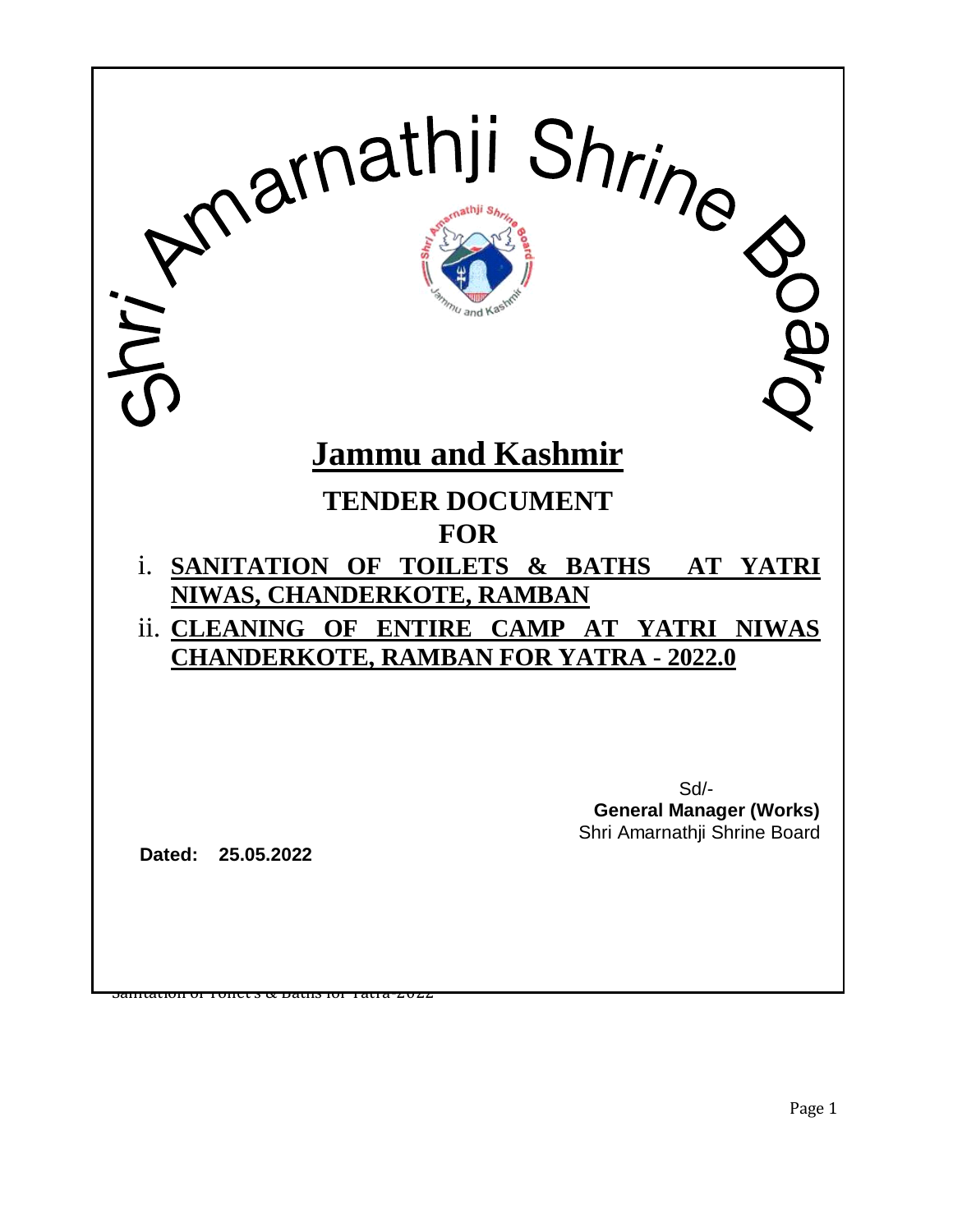# **TENDER DOCUMENT SANITATION OF TOILET/ BATHS AND CAMP CLEANING AT YATRI NIWAS CHANDERKOTE RAMBAN**

### **(YATRA – 2022)**

#### **Reference to NIT No. SASB/DNIT/1375/2022/ 70 Dated 25.05.2022**

| S.<br>No.      | <b>CONTENT</b>                                 | PAGE(S)   |
|----------------|------------------------------------------------|-----------|
| $\mathbf{1}$ . | Notice Inviting Tender (NIT) for advertisement | 3         |
| 2.             | <b>Eligibility criteria</b>                    | 4         |
| 3.             | Documents establishing Bidder's eligibility    | $4 - 5$   |
| 4.             | <b>Instructions to Bidders</b>                 | $6 - 9$   |
| 5.             | <b>Job Description</b>                         | $10 - 11$ |
| 6.             | Terms and Conditions of Contract               | $11 - 17$ |
| 7 <sub>1</sub> | Schedule - A (Technical Bid)                   | $18 - 21$ |
| 8.             | Schedule - B (Financial Bid)                   | $22 - 23$ |
| 9.             | Annexure-A (Manpower, Toilet & Baths Details)  | 24        |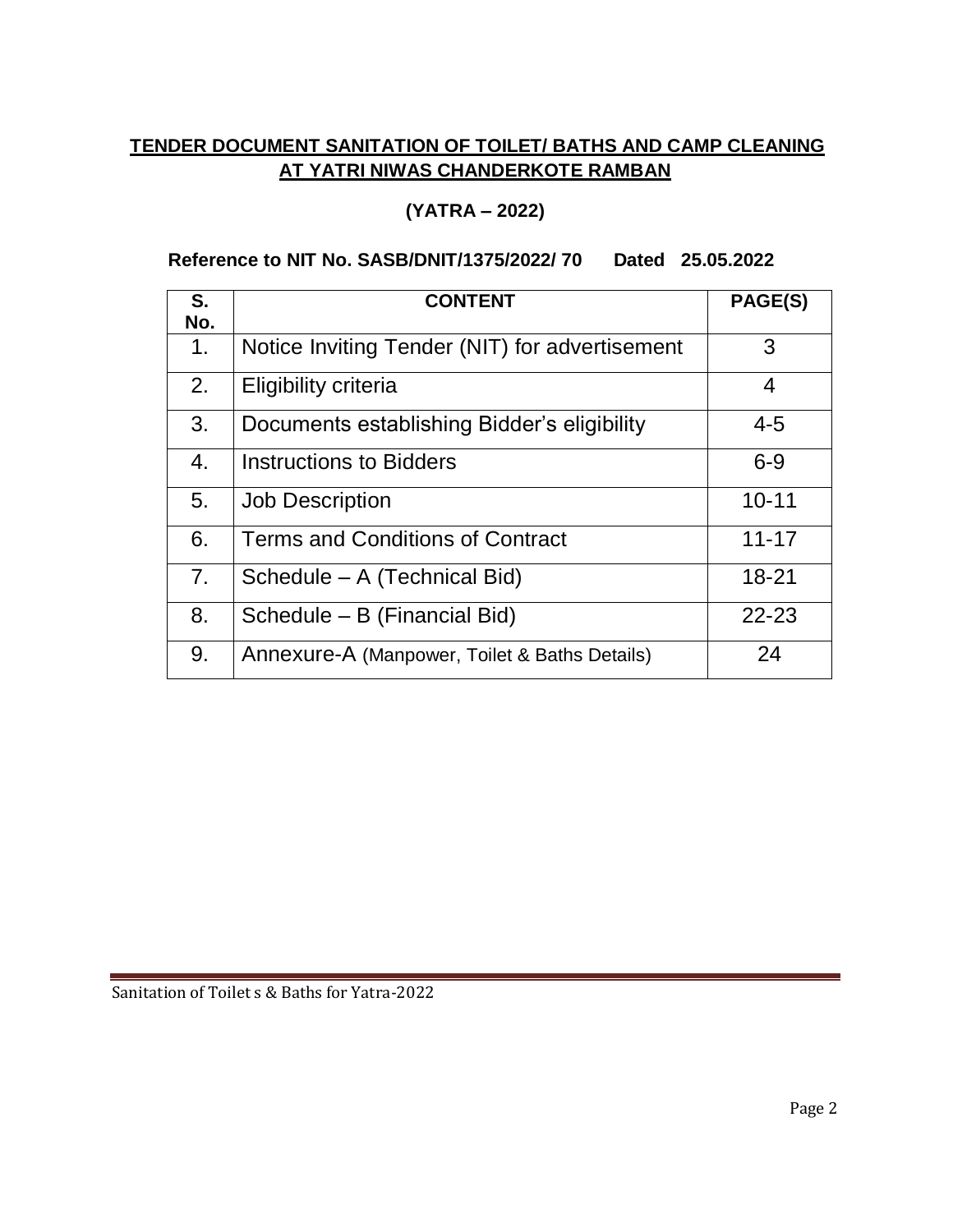

#### **SHRI AMARNATHJI SHRINE BOARD**

Chaitanya Ashram, Talab Tillo, Jammu (Nov-April) Tele: 0191-2555662, Telefax: 0191-2503399

**2nd Floor, Block-III, Engineering Complex, Raj Bagh, Srinagar-190008 (May – Oct.)** Telephone nos. 0194- 2313146, 2313147, 2313148 Tele fax 0194-2313149

#### **NOTICE INVITING TENDER**

#### **SANITATION OF TOILETS & BATHS AND CAMP CLEANING AT CHANDERKOTE, RAMBANFOR YATRA - 2022**

**I.** For and on behalf of Chairman Shri Amarnathji Shrine Board, sealed tenders, in two-bid format, are invited from reputed, experienced and financially sound registered agencies having valid registration for undertaking the following work at Yatri Niwas, Chanderkote, Ramban during Shri Amarnathji Yatra -22;

|     |                                                                                        |                 |                | (Amount in Rs)                |
|-----|----------------------------------------------------------------------------------------|-----------------|----------------|-------------------------------|
| S.  | Name of work                                                                           | Cost<br>οf      | <b>Earnest</b> | <b>Money</b><br>Last date and |
| No. |                                                                                        | <b>Tender</b>   | <b>Deposit</b> | time of receipt               |
|     |                                                                                        | <b>Document</b> | $(2\%$ of      | of Tenders<br>quoted          |
|     |                                                                                        |                 | amount)        |                               |
|     | Sanitation of Toilets/ Baths at Yatri Niwas,                                           | Rs.1000/-       |                |                               |
|     | Chanderkote, Ramban                                                                    |                 |                | 31.05.2022                    |
|     | ii. Cleaning of entire Camp at Yatri Niwas,<br>Chanderkote, Ramban during Yatra - 2022 |                 |                |                               |

- 1. Detailed NIT (DNIT) can be downloaded from SASB website [\(www.shriamarnathjishrine.com\)](http://www.shriamarnathjishrine.com/) upto 30.05.2022 in which the cost of DNIT shall be payable in the shape of Demand Draft (Non Refundable) drawn in favour of FA/ CAO, Shri Amarnathji Shrine Board (SASB), Srinagar.
- 2. The Tender, duly completed, along with Earnest Money Deposit in the form of CDR/ FDR (2% of quoted amount) drawn in favour of FA/CAO, Shri Amarnathji Shrine Board, must reach the office of General Manager (Wrks), SASB latest by or before **1400 hours on 31.05.2022**. The bidders, in their own interest, are advised to deliver the bids personally to General Manager (wrks), Shri Amarnathji Shrine Board, 2nd Floor, Block-III, Engineering Complex, Raj Bagh, Srinagar. Alternatively, they may send the same through courier/ registered post. The Board will not be responsible for any delay, wrong delivery or non-delivery of the bids due to any reason.
- 3. The Technical Bid shall be opened on 04.06.2022 at **1500 hours** in the office chamber of General Manager (Wrks), in the presence of the bidders/ their authorized representatives who may wish to be present at that time.
- 4. All subsequent information/ Corrigendum/ Addendum/ Updates shall be uploaded on **SASB website only**, therefore, the bidders are requested to visit the website regularly for latest updates.

**No: SASB/DNIT/2022/1375/2022/70** Sd/-**Dated: 25.05.2022 General Manager (Wks)**

Shri Amarnathii Shrine Board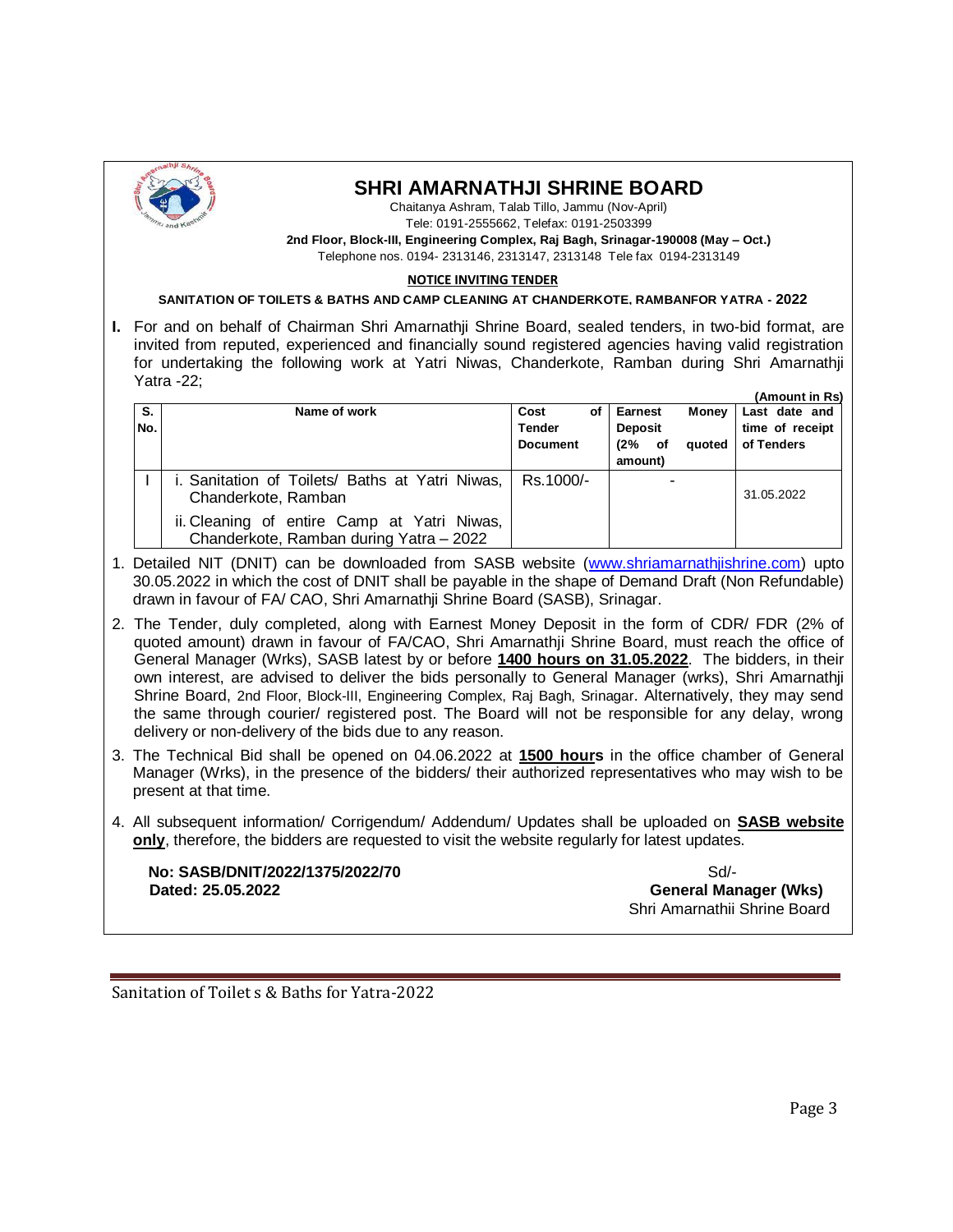# **II. ELIGIBILITY CRITERIA**

The Bidder must be a Company/ Society/ Firm/ Agency having a valid registration in the relevant field i.e. Sanitation of Toilets & Baths or Camp Cleaning and must fulfil all the following eligibility requirements concurrently to technically qualify for this bidding process:

- i) The Bidder must have an experience of successfully completing, during the last seven years, Sanitation of Toilets & Baths or Camp & Track Cleaning, ending last day of the month previous to the one in which the applications are invited. The works completed up to previous day of last date of submission of tenders shall also be considered.
	- *a.* Three similar completed works costing not less than the amount equal to 40% of the estimated cost of the tender,

or

*b.* Two similar completed works, costing not less than the amount equal to 50% of the estimated cost of the tender,

or

- *c.* One similar completed work, costing not less than the amount equal to 80% of the estimated cost of the tender.
- ii) Average Annual Turnover during the last three years, ending  $31<sup>st</sup>$  March of the previous financial year (i.e. 2019-20, 2020-21 and 2021-22) as per latest audited balance sheet, a copy whereof to be enclosed.
- iii) The Bidder should not have been blacklisted on earlier occasion by any of the Central/ Union Territory Government Organizations, Statutory Central/ U.T. Autonomous Bodies, Central/ U.T. Public Sector Undertakings, or Local Bodies/ Municipalities.

# **III DOCUMENTS ESTABLISHING BIDDER'S ELIGIBILITY**

- 1. The Bidder must submit the following documents:
	- (i). In case the Bidder is a Company Certified copy of the Certificate of Incorporation and Memorandum and Articles of Association.
	- (ii) In case the Bidder is a Registered Society Certified copy of Registration Deed with Objects of Constitution of the Society.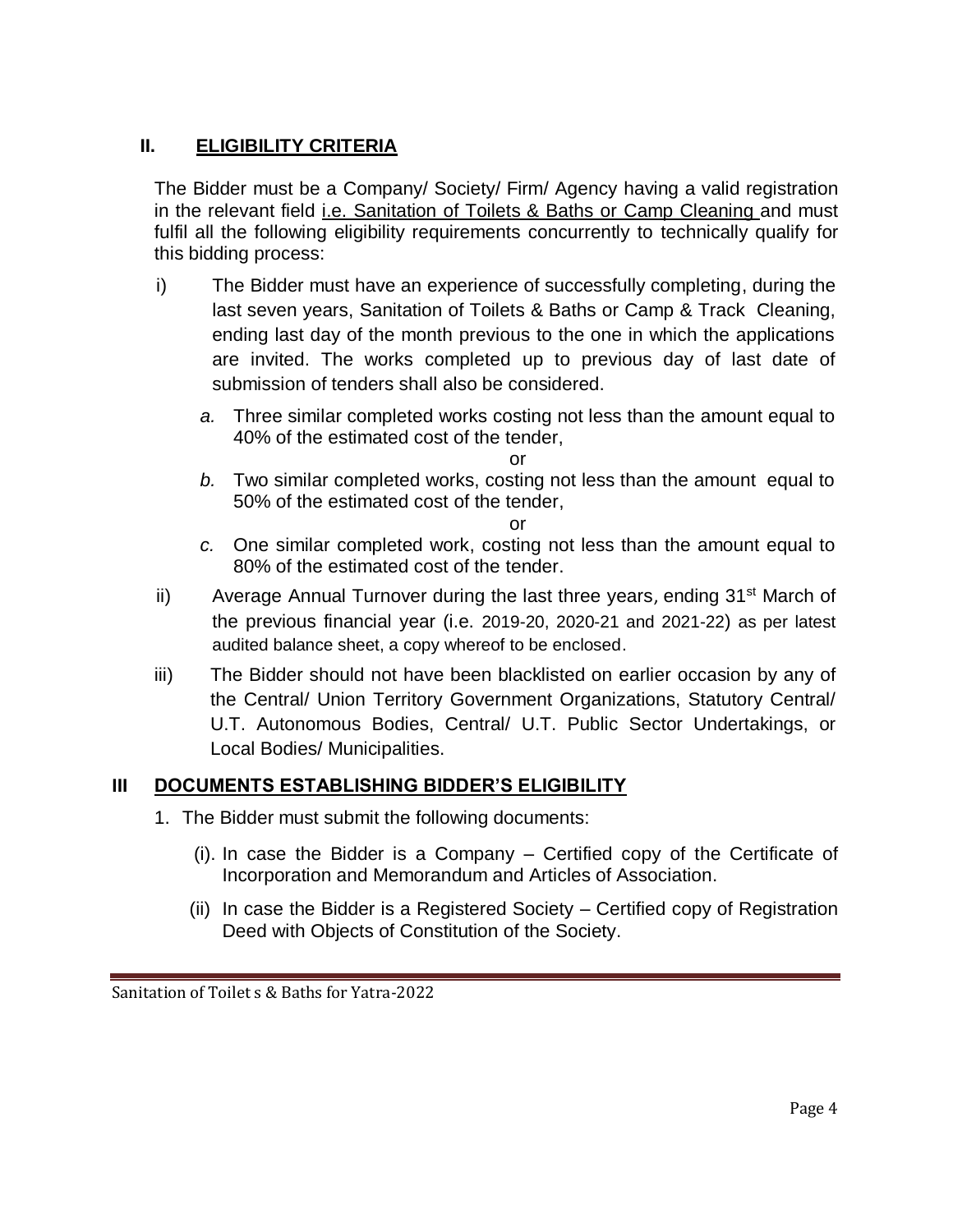- (iii) In case the Bidder is a Firm Registration Certificate authenticating the same.
- (iv) The bidder having valid registration issued by a competent authority.
- 2. List of present Directors/ Owners/ Executive Council Members/ Board Members as applicable.

39.Certified copies of:

- i) Income tax returns of the past three years (i.e. 2019-20, 2020-21 and 2021- 22).
- ii) Audited Balance Sheet of the past three years, (i.e. 2019-20, 2020-21 and 2021-22).
- iii) Audited Income and Expenditure Statement of the past three years (i.e. 2019-20, 2020-21 and 2021-22)
- iv) Audit Report for year of the last three years (i.e. 2019-20, 2020-21 and 2021- 22)
- 4 Certified documents like Letter of Award/ Offer, Contract Agreement, Certificate of Completion etc. (supported by specific experience certificates) indicating experience and execution of similar works, for fulfilling the eligibility criteria.
- 5 Certified copy of GSTIN along with latest clearance certificate/ Acknowledgement receipt of GST return Copy "Form - GSTR3B" Ending February-2022.
- 6 i) General Power of Attorney/ Board of Director's Resolution/ Deed of Authority executed in favour of person(s) authorized to submit the Bid and other documents, sign the Agreement(s), and carry out all correspondences relating to the Bidding Process.
	- ii) The Attorney holder/ authorised person must not be an employee of State/ Centre Government/ its undertakings or corporations. In this regard a Rs. 10/- Affidavit from the Attorney holder/ Authorised person shall have to be enclosed with the Technical Bid.
- 7 General Profile of the Bidder/ Company
- 8 An affidavit by the Bidder, on Rs.100/- e-stamp paper, stating that the information furnished in the Tender Document is correct and to the best of his knowledge and that no criminal/ income tax/ blacklisting case is pending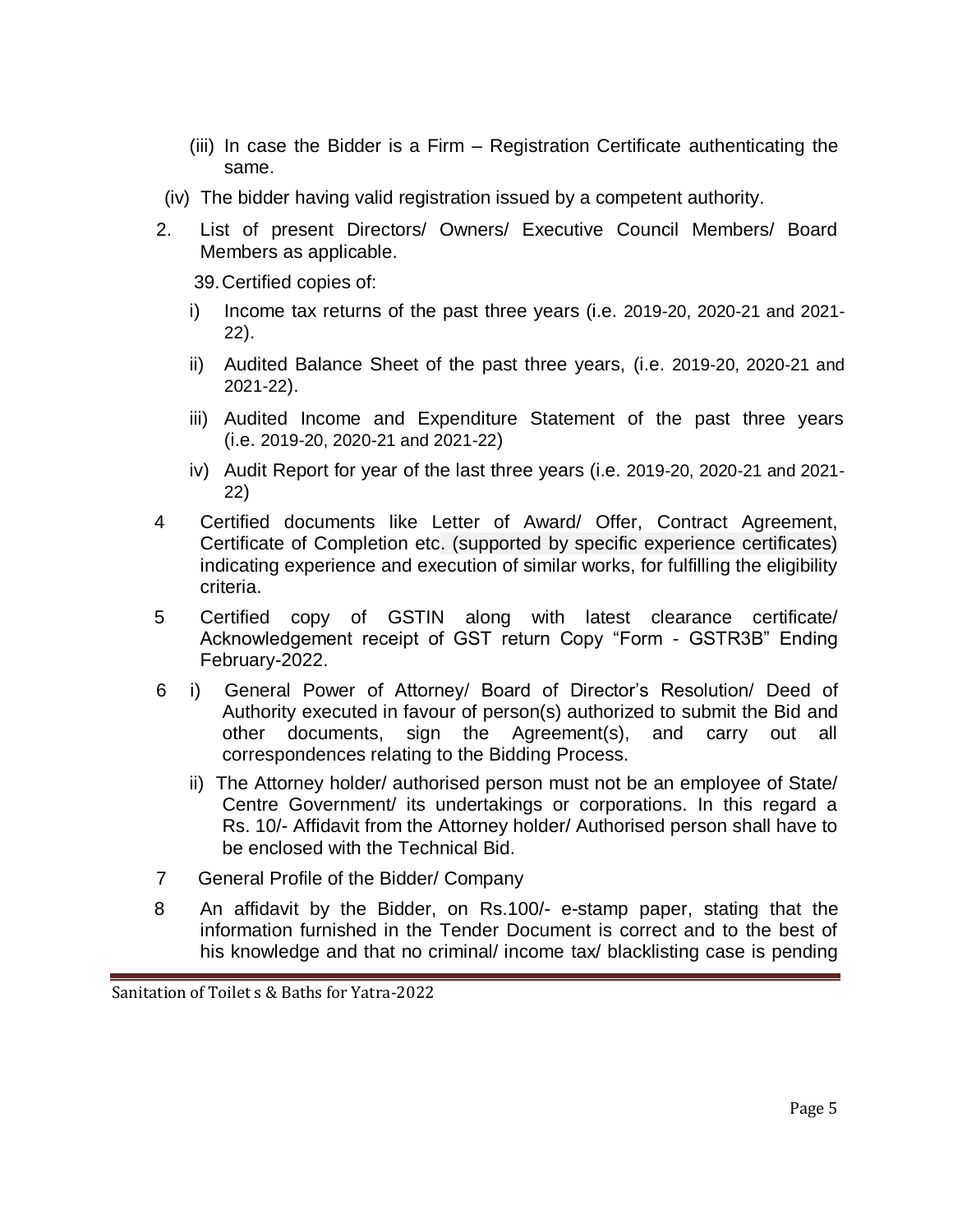against him. (If any information is found to be incorrect at any time, the Performance Security Deposit shall be liable to be forfeited without any notice).

9 A responsive, viable technical proposal to execute the work mentioned in the DNIT.

#### **IV. INSTRUCTIONS TO BIDDERS**

- 1 Detailed NIT (DNIT) can be downloaded from SASB website [\(www.shriamarnathjishrine.com\)](http://www.shriamarnathjishrine.com/) upto 30.05.2022 in which the cost of DNIT shall be payable in the shape of **Demand Draft** (Non Refundable) drawn in favour of FA/ CAO, Shri Amarnathji Shrine Board (SASB), Srinagar.
- 2 The Bidders are required to submit Tender in two separate Bids i.e. – Technical Bid and Financial Bid, strictly as per format given in Schedule A and Schedule B of the DNIT. The two Bids should be submitted in two separately sealed envelopes super-scribed "Technical Bid for Sanitation of Toilet & Baths and Camp Cleaning of Yatri Niwas at Chanderkote, Ramban containing Schedule A and EMD in the shape of CDR/FDR and "Financial Bid for Sanitation of Toilet & Baths and Camp Cleaning of Yatri Niwas at Chanderkote, Ramban containing Schedule B. Both the sealed envelopes should be put in a third envelop, sealed and super-scribed of Sanitation of Toilet/ Baths and Camp Cleaning of Yatri Niwas at Chanderkote, Ramban and should reach the office of the General Manager (Wrks), Shri Amarnathji Shrine Board Srinagar on or before **31.05.2022 upto1400 hours**. The bids, as are not submitted as per format prescribed in Schedule A and B are liable to be rejected.
- 3. No Bids shall be entertained after the aforesaid date and time. The Shrine Board shall not be responsible for any delay/ loss of documents or correspondence sent by courier /speed /register post.
- 4. The Technical Bids not accompanied by EMD shall be summarily rejected. The EMD and cost of DNIT should be placed inside the envelope containing the Technical Bid. The EMD shall be forfeited if the Bidder withdraws his bid during Bid Validity Period (BVP) The EMD of the Successful Bidder shall be forfeited if he fails to execute the Contract or fails to furnish the required Performance Security Deposit within the prescribed time frame.
	- (i). The EMD of successful bidder will be adjusted against the money to be deposited as Performance Security Deposit by the successful bidder.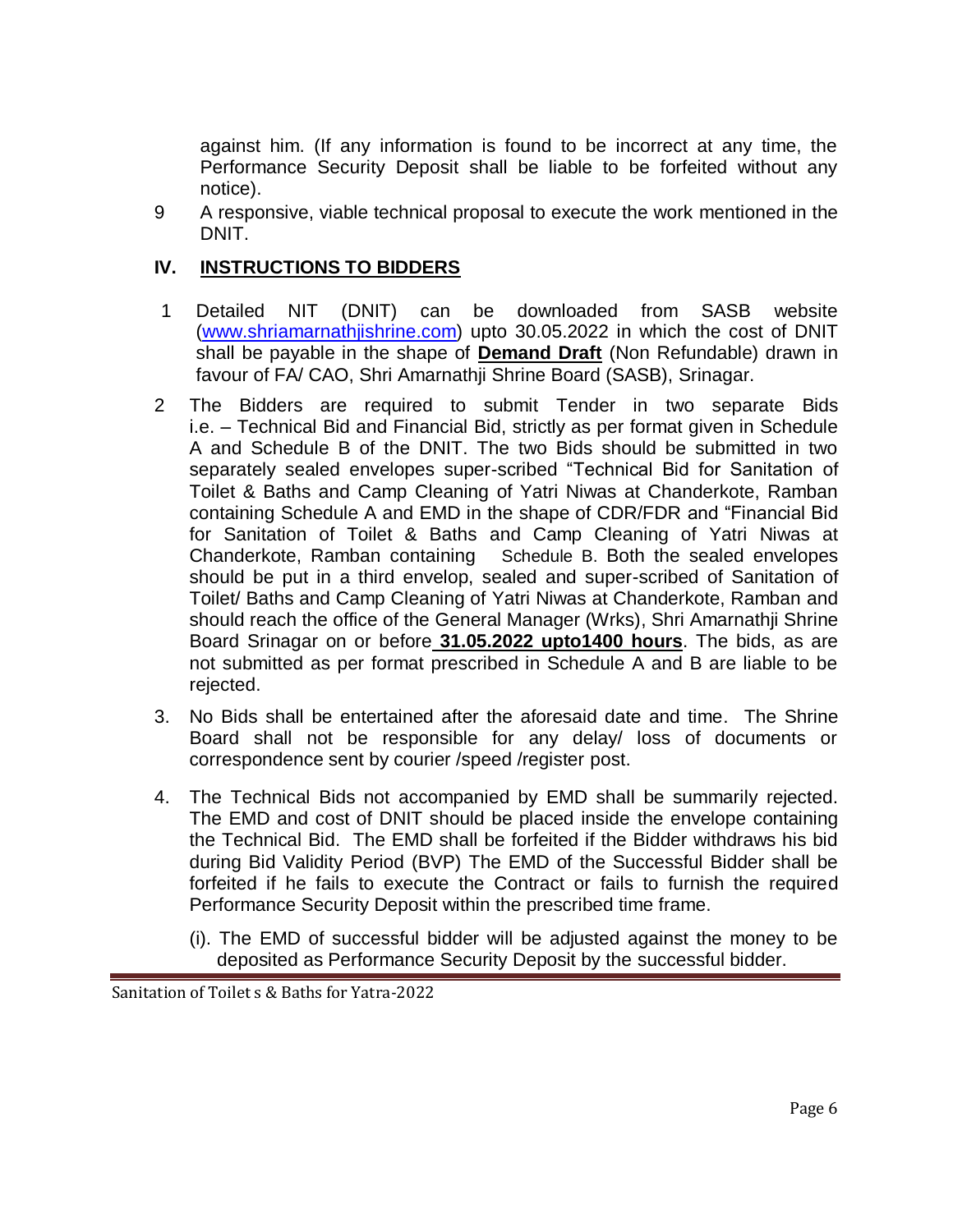- (ii) The untendered CDR/ FDR (s) of any person shall not be released by the Shrine Board.
- (iii) The EMD of unsuccessful bidders shall be released only after the issue of LOA in favour of successful bidder.
- 5. Shri Amarnathji Yatra is starting from **30.06.2022 and conclude on 11.08.2022**. The Bidders are advised to obtain information about the Sanitation of Toilets & Baths and Cleaning of Camp at Yatri Niwas Chanderkote, Ramban. The Bidder shall bear all costs associated with the preparation and submission of his bid and the Shrine Board shall, under no circumstances, be responsible for those costs, regardless of the outcome of the tender proceedings.
- 6. The purpose of this DNIT is to provide the bidder with information to assist the formulation of the proposal. This DNIT does not purport to contain all information the bidders may require. The CEO, SASB may, in his absolute discretion, but without any obligation to do so, update, amend or supplement the information in this DNIT document, after its publication.
- 7. It would be deemed that by submitting the bid, the bidder has made complete examination of the DNIT, received all information required from Shrine Board and made complete examination of the various aspects required for undertaking the stated works.
- 8 The Bidder is expected to examine all Instructions, Schedules, Formats, Terms and Conditions. Failure to furnish all information required in the Tender Document or submission of Bid not substantially responsive to the DNIT in every respect will be at Bidder's risk and may result in the rejection of the bid.
- 9. The rate quoted should be inclusive of all taxes including GST. Rates mentioned in the bids should be in Indian Rupees.
- 10. All entries in the Technical/ Financial Bids should be legible and should be free from corrections/ erasures/ overwriting/ cuttings. Bids with corrections/ erasures/ overwriting/ cuttings shall be out rightly rejected. Amounts shall be indicated in words as well as in figures. In case of any variation between amount in figures and words, amount quoted in words shall be taken as authentic.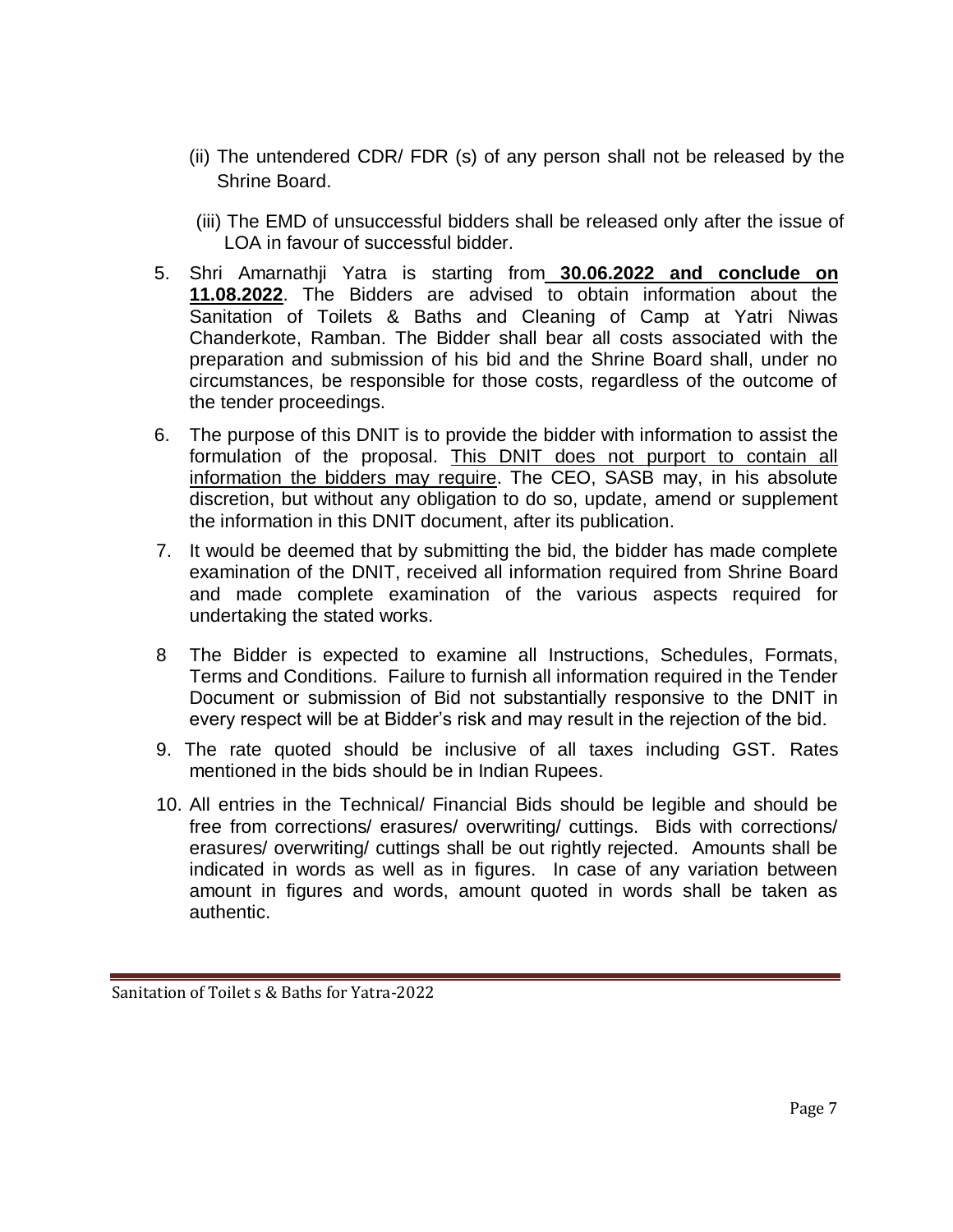- 11 Any tenderer which stipulates any alteration to any of the conditions laid down or which proposes any other condition of any description whatsoever is liable to be rejected.
- 12 Before submitting the tender, the Bidders must ensure that satisfy/ fulfil all the prescribed eligibility conditions to avoid rejection of their Bid.
- 13 Each paper of the bid document shall be completed in all respects, page numbered, and duly signed in long hand, executed in ink and stamped at the bottom right hand corner by the bidder or his authorized representative. The bidder or his authorised representative must also sign and stamp all pages of this DNIT as acceptance of all conditions contained in it. The financial bid received in the format other than specified in Schedule B of the Financial Bid is liable to be rejected.
- 14 Tenders must be received at the address specified in this document not later than the date and time stipulated in the DNIT. However, the CEO, SASB may, at his discretion, extend the deadline for submission of bids. No Bids shall be entertained after the scheduled last date & time for receipt of Bids.
- 15 Clarifications, if any, may be sought by the bidders so as to reach CEO/ Addl. CEO at least seven days before last date prescribed for submission of Tender. Except for any written clarification by CEO/ Addl. CEO, SASB which is expressly stated to be an addendum to the DNIT, no written or oral communication, presentation or explanation by any other employee of the SASB shall be taken to bind or fetter the Shrine Board under the Contract. All corrigenda, addenda, amendments and clarifications to the DNIT will be uploaded on SASB's webpage [\(www.shriamarnathjishrine.com\)](http://www.shriamarnathjishrine.com/) and not in the newspaper. The bidders should keep themselves updated on this account.
- 16 The Technical Bid shall be opened at **1500 hours on 31.05.2022** in the Office Chamber of General Manager (wrks), in the presence of the bidders/ their authorized representatives who may wish to be present at that time. The Bidders who's Technical Bids are accepted shall be informed about the date and time for opening of the **Financial Bids**.
- 17 The CEO, SASB is not bound to accept the lowest or any bid and may, at any time by notice in writing to the bidders, terminate the tender proceedings without assigning any reason whatsoever.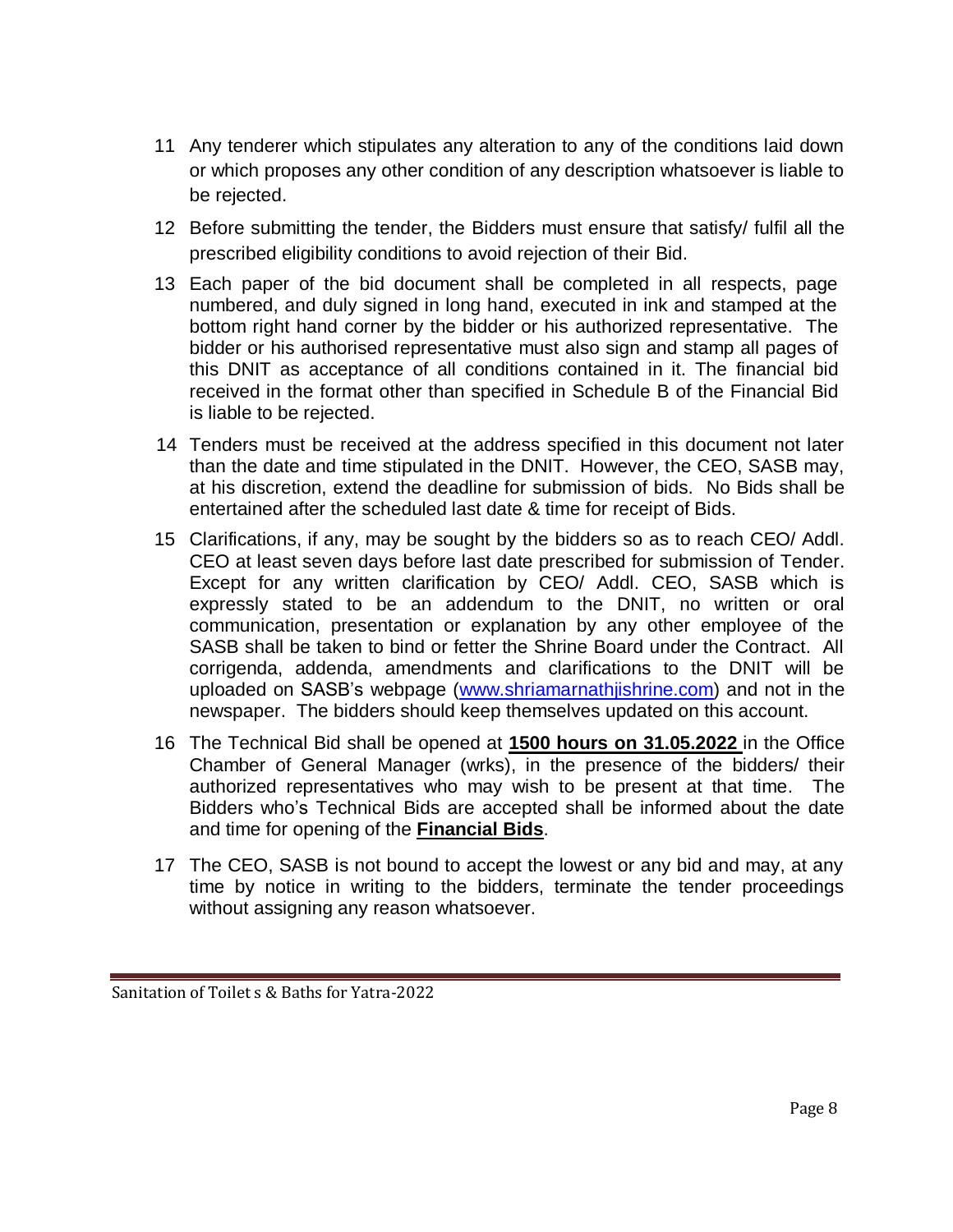- 18 The bids shall remain valid and open for acceptance for a period (i.e. Bid Validity Period) of **60 days** from the last date prescribed for its receipt.
- 29 To facilitate the evaluation of technical bids, the CEO, SASB may, at his sole discretion, seek clarification(s) in writing from all or any of the bidders regarding the Technical Bid. The request for such clarification or substantiation and the response shall be in writing or by facsimile or email. No material change in the substance of the bid would be permitted by way of such clarification/ substantiation.
- 20 The CEO/ Addl. CEO/ GM (Wrks), SASB may award the Contract to the Bidder whose bid has been evaluated to be responsive and who is eligible and qualified to perform the Contract satisfactorily as per Terms and Conditions incorporated in the DNIT. The CEO/ Addl. CEO/ GM (Wrks), SASB will send to such eligible bidder a letter (hereinafter referred to as the 'Letter of Intent') prescribing the amount which the Shrine Board intends to pay to the eligible bidder in consideration of work/ services to be executed by the Contractor as prescribed in the (DNIT).
- 21 The eligible bidder shall then be required to furnish a Performance Security Deposit (PSD) within ten days of receipt of 'Letter of Intent' equal to 10% of the total value of the Contract, in the form of CDR/ FDR in favour of FA/ CAO, SASB. The EMD of the eligible Bidder will be adjusted against the amount to be deposited as Performance Security Deposit. In case the eligible Bidder fails to submit the Performance Security Deposit of the requisite amount within the stipulated period, the 'Letter of Intent' is liable to be withdrawn and the EMD is liable to be forfeited, at the discretion of the CEO, SASB.
- 22 The eligible bidder after furnishing the prescribed Performance Security Deposit (PSD) will have to enter into an Agreement with the Shrine Board as per the Terms and Conditions mentioned in the DNIT or such other terms that may be prescribed, **within a period of ten days from the date of receipt of 'Letter of Intent'.**
- 23 On the receipt of Performance Security Deposit and execution of Agreement with the SASB within the stipulated time, the Letter of Award (LoA) shall be issued in favour of the eligible bidder.
- 24 The Chief Executive Officer, SASB reserves the right to reject all or any of the bids in whole, or in part, without assigning any reasons thereof. Any enquiry after the submission of Tender will not be entertained.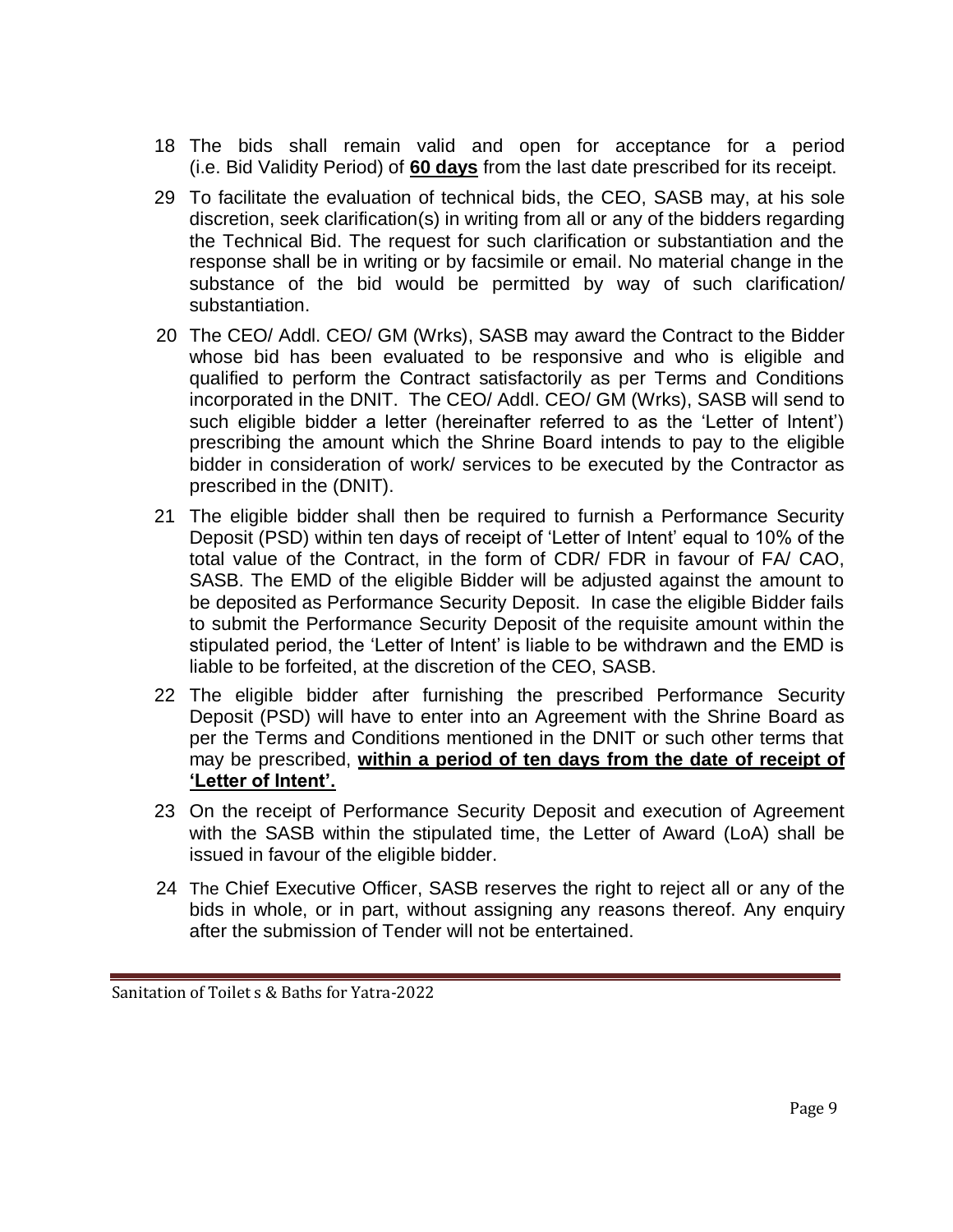## **V**. **JOB DESCRIPTION**

#### 1. **Sanitation of Toilets and Baths**:

- i) The selected Agency (hereinafter referred to as the Contractor) would need to clean and shall maintain round the clock Toilets and Baths as prescribed in the advertised work to ensure removal of foul smell and decomposition of faecal matter, through the daily use of appropriate organic/ microbial means and cleaning/ emptying of pits on regular basis during the Yatra period.
- ii) The Contractor shall need to deploy round the clock at-least **one Sanitation Worker** for a block of **15 toilets** & one Supervisor for a block of 50 toilets and **one Sanitation Worker** for a block of **50 baths** & one Supervisor for a block of **100 baths**. An indicative list detailing the number of the toilets and baths to be cleaned, location-wise, is given below**:**

#### **Table-1.**

| S. No<br>of NIT | Location                              | <b>Toilets</b> | Baths* |
|-----------------|---------------------------------------|----------------|--------|
|                 | Sanitation of Toilets/ Baths at Yatri | 416            | 310    |
|                 | Niwas, Chaderkote, Ramban             |                |        |

#### **2. Cleaning of Camp;**

- i). The liquid and solid waste generated, would require to be suitably treated after segregation. The selected Agency (hereinafter referred to as Contractor) will be responsible for collection of garbage/ solid waste and its transportation to the dumping sites located outside the Camp and handle in a manner described here under;
	- a. Segregate the waste into biodegradable and non biodegradable waste at Yatri Niwas, Chanderkote, Ramban.
	- b. The non-biodegradable solid waste so segregated in the Camp shall be collected for further disposal at nearest segregation plant. The nonbiodegradable solid waste so segregated in the Camp shall be collected for further disposal at nearest segregation plant.
	- c. The agency/ contractor shall be responsible for;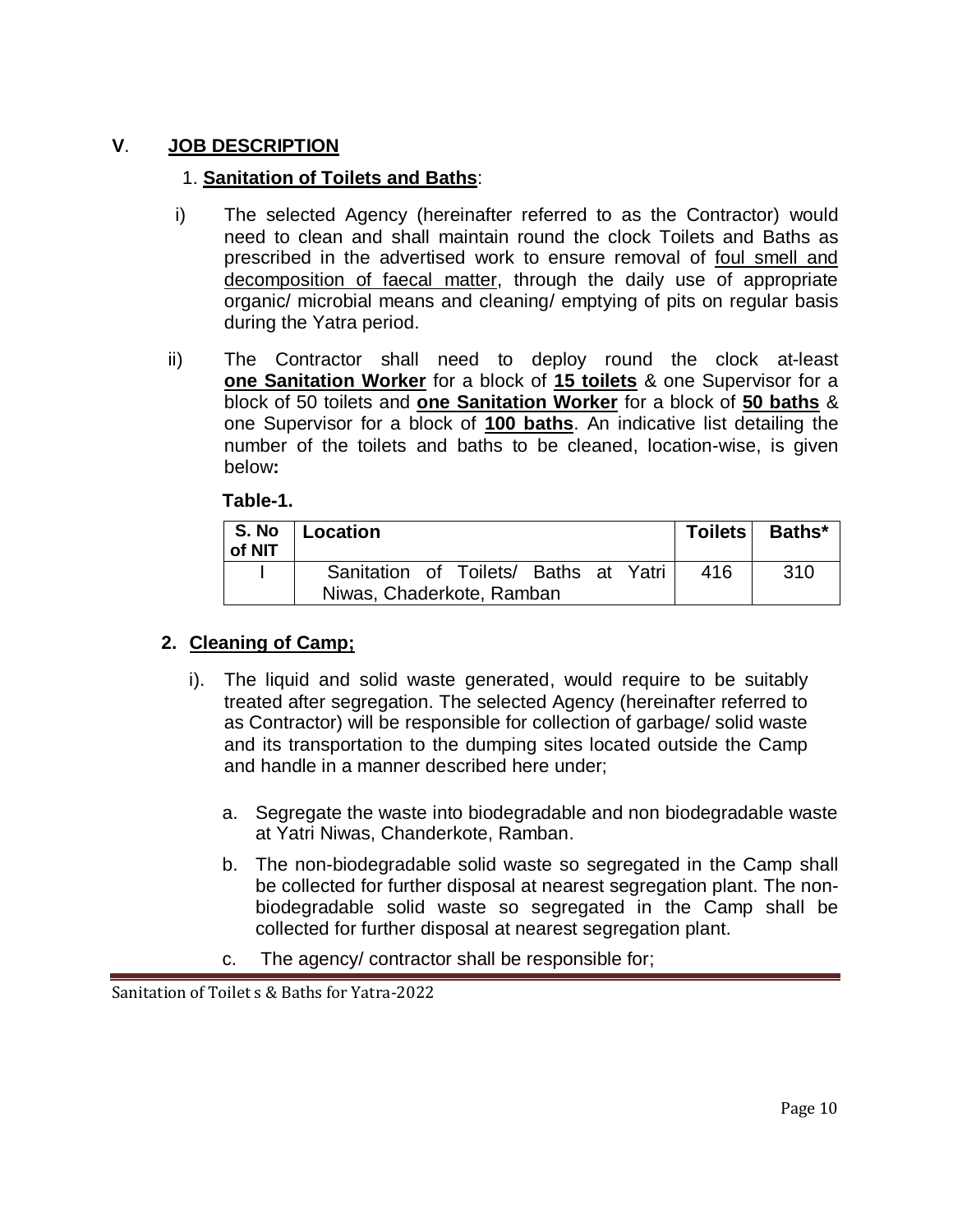- i. That no foul smell emits from the site of compositing.
- ii. Effective means of faster decomposition are adopted.
- iii. The plastic bottles and any other plastic material collected in the Camp send for final disposal where the machine is available.
- iv. Isolate the garbage segregation site with agro net fencing.
- ii). The Camps to be cleaned and minimum number of workers and supervisors to be deployed, Camp is given below:

**(Table –2)**

| <b>S. No.</b><br>of NIT | Location                         | No. of workers on<br>monthly basis | No. of<br>supervisors on<br>monthly basis |
|-------------------------|----------------------------------|------------------------------------|-------------------------------------------|
|                         | Cleaning of entire Camp at Yatri | 10                                 |                                           |
|                         | Niwas, Chanderkote, Ramban       |                                    |                                           |

# **VI. TERMS AND CONDITIONS OF CONTRACT.**

- 1. The execution of Sanitation of Toilets & Baths shall be carried out in such a manner that the toilets and baths always looks neat and clean and free from any foul smell. Camp cleaning shall be carried out in the manner that the area always looks neat and clean. The agency/ contractor shall periodically spray phenyl or similar eco- friendly disinfectant to defeat the growth of flies and/ or mosquitoes.
- 2. It will be the sole responsibility of the Contractor to engage workers and supervisors trained in carrying out various operations/ activities required for execution of works. The Contractor shall also be responsible for getting the verification of antecedents of all workers and supervisors, to be deployed by him, from the local police.
- 3. The Contractor shall engage physically fit workers and supervisors whose age shall be between 18-55 years. Each worker/ supervisor so engaged by the Contractor shall wear uniform and a badge wearing his name, while on duty. The said uniform shall be provided by the Contractor at his own cost.
- 4. The Contractor shall provide immediate replacement for any sanitation worker/ Sanitation supervisor engaged by him who is not available for duty at the place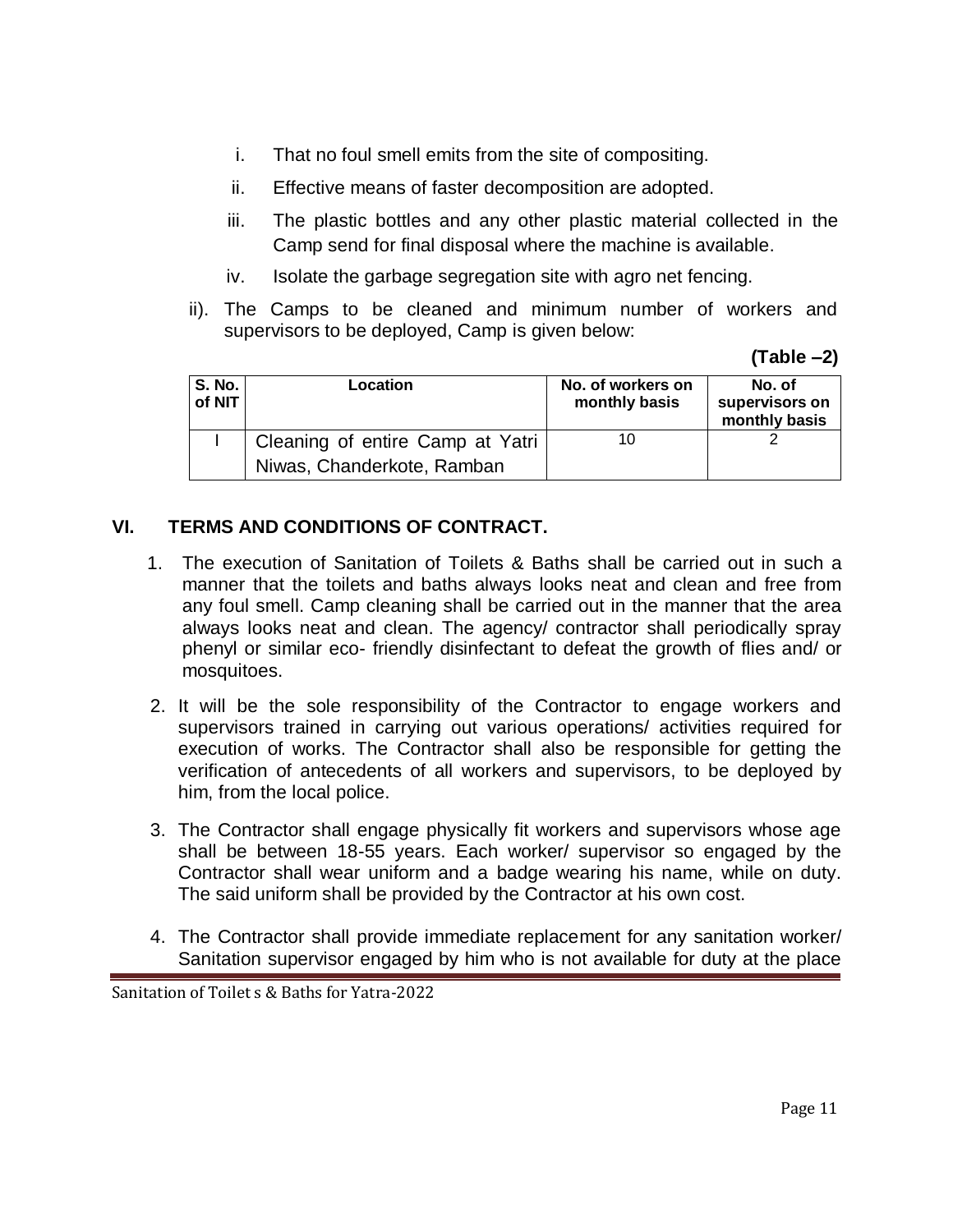of deployment. The Shrine Board will have the right to ask for removal of any worker/ supervisor of the Contractor who is not found to be competent and orderly in the discharge of his duty. Similarly, the Contractor will also have the right to change his worker/ supervisor/ Sanitation Supervisor with prior intimation to the Shrine Board.

- 5. All the consumables and disposables required for executing the works mentioned in the Contract shall be procured by the Contractor. All consumables and disposables should be eco-friendly. Mechanised equipment (mud pumps etc), wherever required, shall be procured by the Contractor. All other connected infrastructure/ items required in the execution of works, buckets, mugs, cleaning devices and carts etc., shall have to be arranged by the Contractor, at his own cost.
- 6. The Contractor shall make the following arrangements for **Sanitation of Toilets & Baths;**
	- 6.1 Supply and dozing of effective Basic Microbes Culture with activator Organic substance.
	- 6.2. All the organic substance/ materials shall be procured by the Contractor and stored at the Camp ten (10) days prior the commencement of Yatra – 2022 (i.e. 20.06.2022)**.**
	- 6.3 For the carriage of all materials up to road head destinations wherever applicable is to be made by the Contractor.
	- 6.4 All tools and equipments required for sanitation shall be arranged by the contractor.
	- 6.5 All statutory or local clearances required to execute the work shall be got from the competent authorities by the Contractor including all other jobs/ tasks incidental to execution of the work.
- 7. The Contractor shall make the following arrangements for **Cleaning of Camp as prescribed in DNIT.**
	- 7.1 Carriage of all materials up to road head destinations wherever applicable is to be made by the Contractor.
	- 72 Arrangements for accommodation for the workers and supervisors.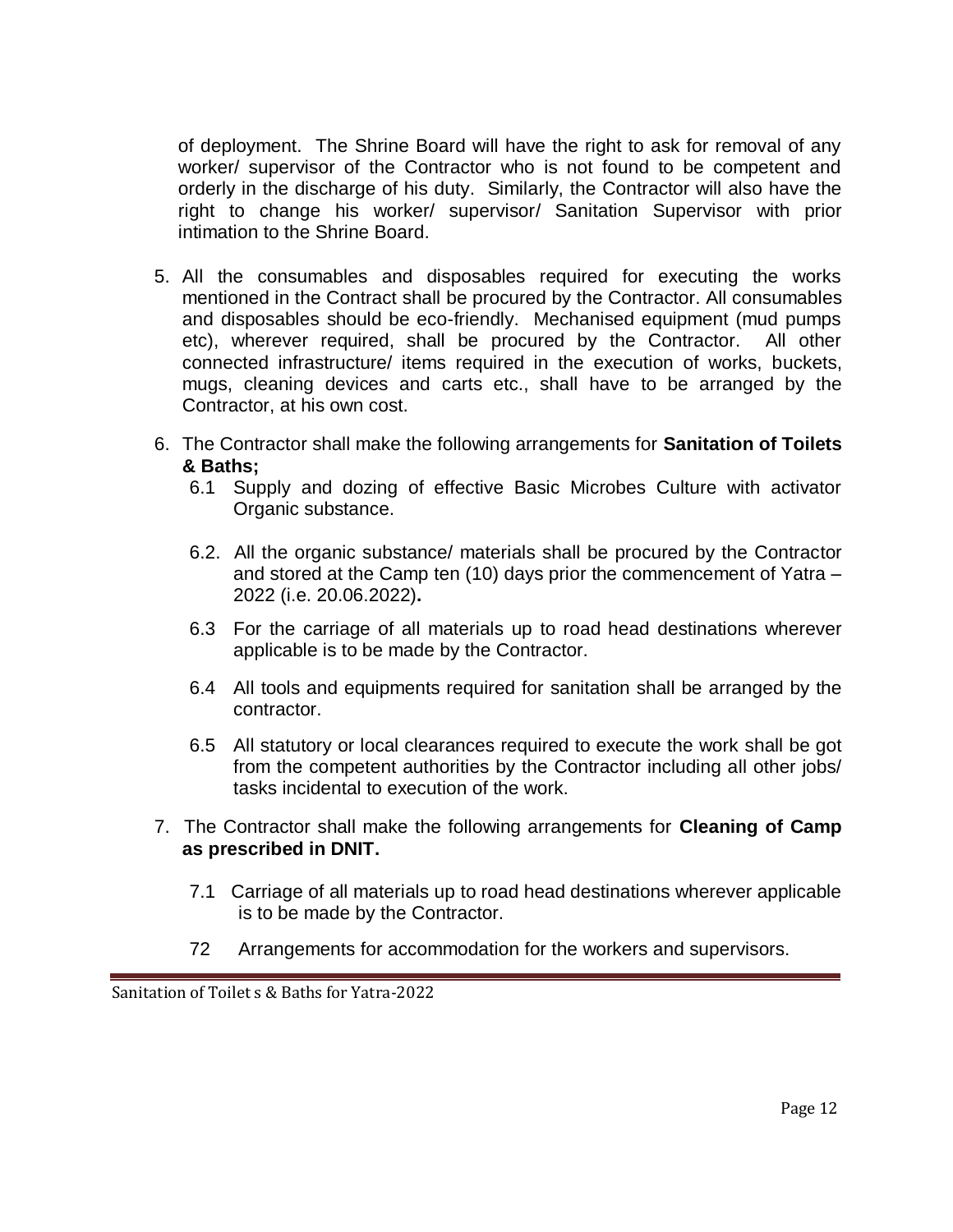- 7.3 All concerned items for cleaning like buckets, mugs, other usable like phenyl etc shall be arranged by the contractor.
- 7.4 All statutory or local clearances required to execute the work shall be got from the competent authorities by the Contractor including all other jobs/ tasks incidental to execution of the work.
- 8. All the consumables and disposables required for executing the works mentioned in the Contract shall be procured by the Contractor. All consumables and disposables should be eco-friendly. Mechanised equipment (trucks for transportation of garbage etc), wherever required, shall be arranged by the Contractor. All other connected infrastructure/ items required in the execution of works, like tanks, pipes, agro nets shall also be arranged by the Contractor.
- 9. The transportation and the deployment of manpower and carriage of the required material, to the site will be the sole responsibility of the Contractor, boarding and lodging of the man power at the Camp will also be arranged by the Contractor.
- 10. The Contractor shall need to timely organize its manpower/ materials and must prepared to start its operation 10 days ahead of the commencement of the Yatra and conclude its operation after the close of the Yatra, cleaning the entire area under its responsibility to the best satisfaction of the CEO/ Addl. CEO, SASB**.**
- 11. The Contractor shall abide by and comply with all the relevant laws with regard to personnel engaged by him for execution of works mentioned in the Contract.
- 12. Any liability, including cost of litigation, arising out of any litigation due to any act of Contractor, or personnel engaged by him, shall be directly borne by the Contractor.
- 13. The Contractor shall not engage any sub-Contractor or sub-let the Contract to any other person in any manner whatsoever.
- 14. The Contract period shall cover the period of duration of Shri Amarnathji Yatra-2022 and may include a certain period before and after (around 5-10 days) the day of commencement and conclusion of the aforesaid Yatra.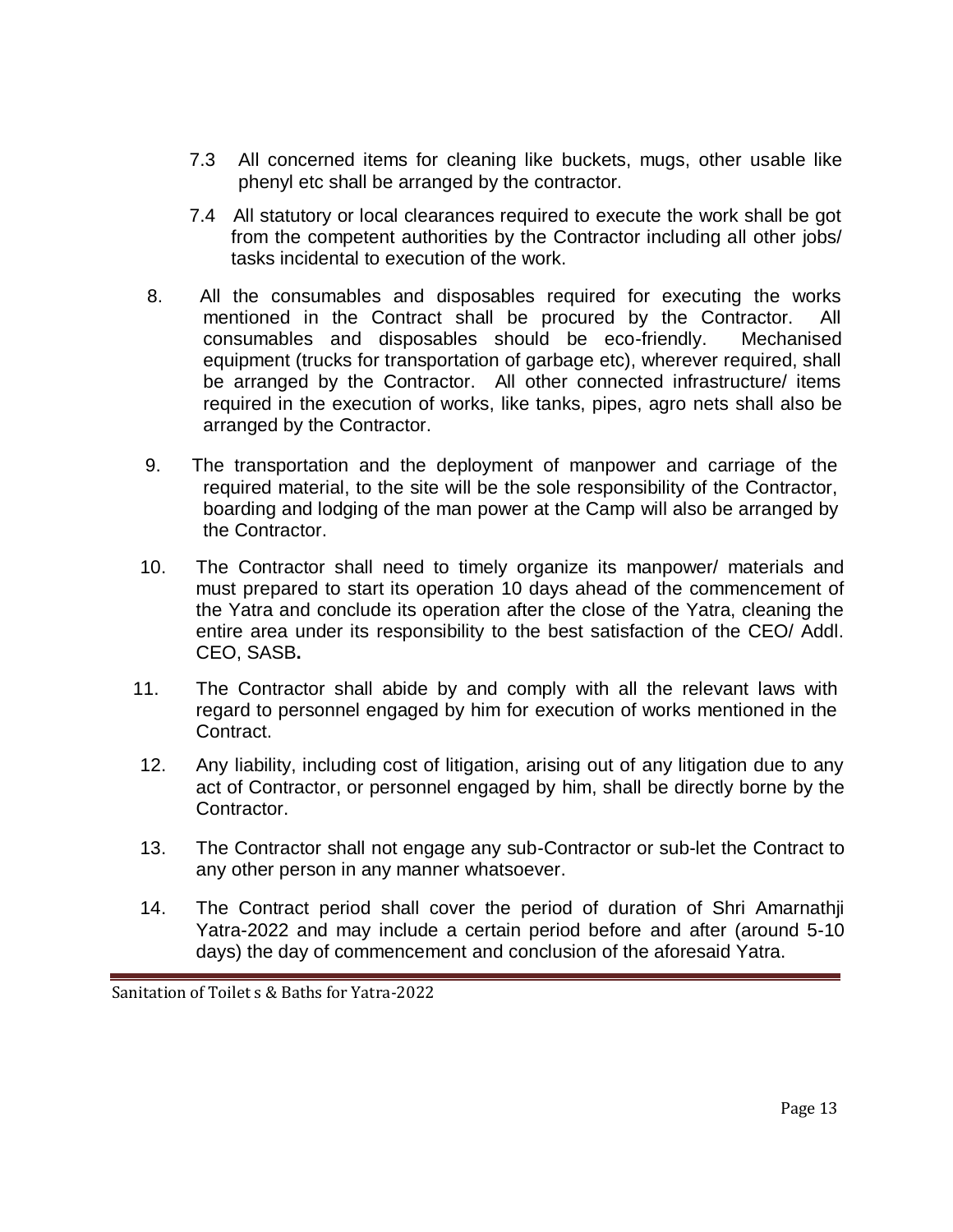- 15. The Shrine Board does not recognize any employee employer relationship with any of the personnel engaged by the Contractor. The Shrine Board shall not be under any obligation to provide employment to any of the personnel engaged by the Contractor after the expiry of the Contract.
- 16. The Shrine Board shall not be liable, directly or indirectly, for any mishap attributable to personnel engaged by the Contractor. All liabilities arising out of accidents or death of personnel employed by Contractor, while on duty, shall be borne by the Contractor. The Contractor and his personnel shall take proper and responsible precautions to preserve from loss, destruction, waste or misuse of any asset(s) of the Board used/ dealt by them in their area of responsibility.
- 17. Under no circumstances, the Contractor will impose on any Yatri/ or any other agency any fee or charge for any of the services rendered. The personnel engaged by the Contractor shall not accept any gratitude or reward in any form. The personnel supplied by the Contractor will have to be extremely courteous, with very pleasant mannerism in dealing with the Yatris and should project an image of utmost discipline. The Shrine Board shall have the right to have any such person removed from duty in case the behaviour is reported to be rude or discourteous.
- 18. Whenever and wherever it is found that the quality and quantity of work being executed is not satisfactory, a suitable penalty may be imposed by the Chief Executive Officer, Shri Amarnathji Shrine Board based on the report of Camp Director/ Sanitation In-charge.
- 19. During the course of Contract, if any of the Contractor's personnel is found to be indulging in any corrupt practices or activity inimical to the interest of the Yatra/ Shrine a fine up-to Rs. 10,000 per such instance may be imposed. In addition, the Shrine Board may terminate the Contract and/ or forfeit the Contractor's Performance Security Deposit.
- 20. The Contractor must ensure to maintain adequate number of Workers/ Supervisors as prescribed in the Contract and also arrange a pool of stand-by Workers/ Supervisors;
	- **a)** If the required number of Workers/ Supervisors/ Sanitation Supervisors is less than the minimum number prescribed in the Contract, the payment on account of Camp Cleaning shall be made as under: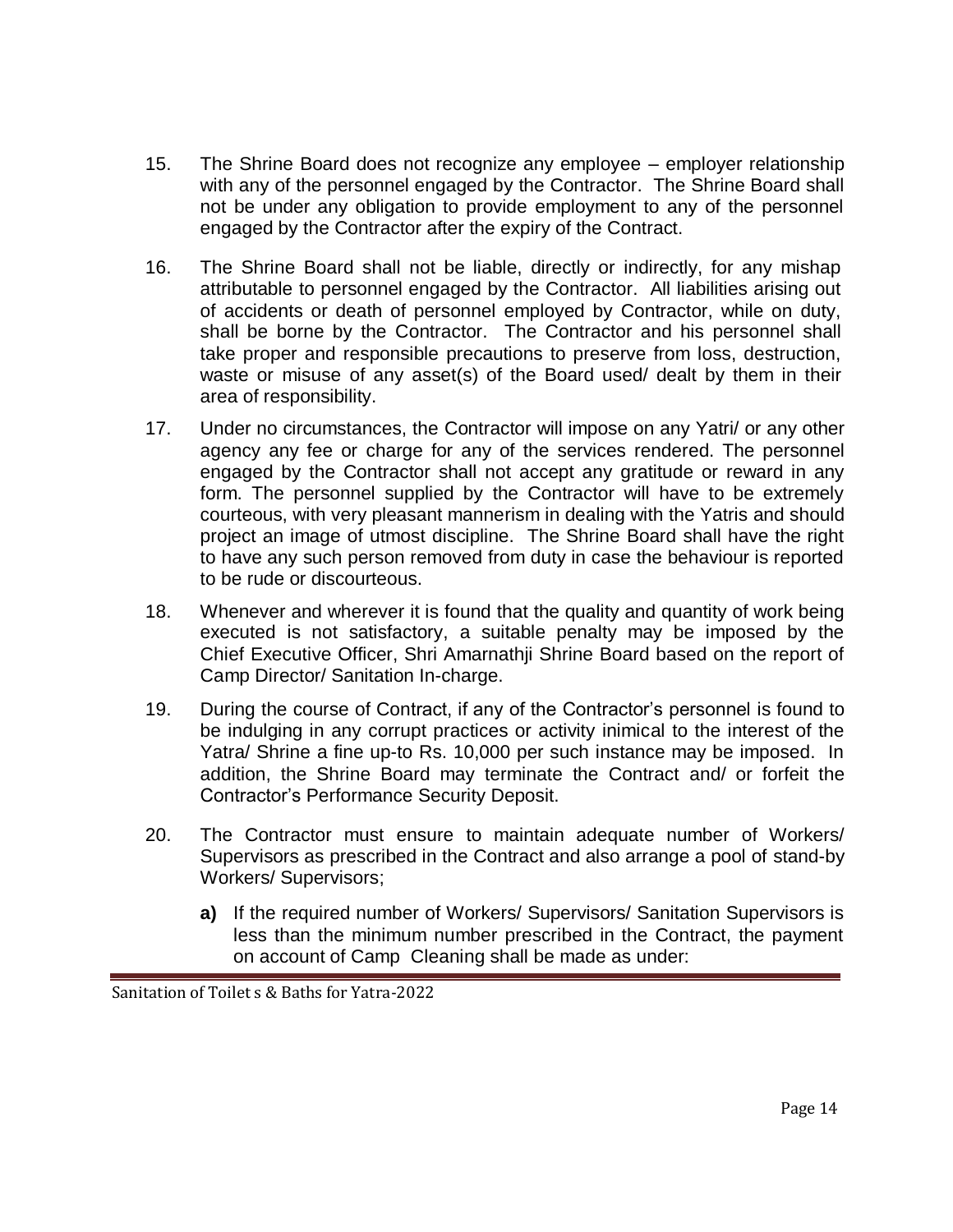# **Camp Cleaning:**

Penalty @Rs 1000/- per Sanitation Supervisor/ Worker per shift shall be imposed;

# **Sanitation of Toilets;**

Proportional reduction in the number of Toilets as per manpower required round the clock (**as mentioned in the condition No. V - ii**) shall be made for the purpose of payment.

- 21. The CEO, SASB may terminate the Contract and/ or forfeit the Performance Security Deposit without any notice if it is found during the currency of the Contract that the agency is blacklisted on previous occasions by any of the Central/ State Government Organizations, Statutory Autonomous Organisations, Central/ State Public Sector Undertakings, or Local Bodies/ Municipalities. The CEO, SASB may also terminate the Contract and/ or forfeit the Performance Security Deposit without any notice if it is found during the currency of the Contract that the agency has submitted false information or suppressed material facts while bidding or during the execution of Contact.
- 22. In the event of any loss being caused to the Shrine Board as a result of any lapse on the part of Contractor or personnel engaged by him, duly established after an enquiry conducted by the CEO or Addl. CEO or any officer authorised by them, said loss will be recovered from the Contractor up to the twice value of the loss. In such matters, the decision of CEO, SASB shall be final and binding on the Contractor.
	- 23. The Contractor will maintain **two (2) separate attendance Registers** (Register A, Register B) at Camp, for the Works of Sanitation of Toilets & Baths (Register A) and Camp Cleaning (Register B), in which the attendance of manpower engaged shall be recorded, which shall be got verified from the Camp Director (to be nominated by Shrine Board before the commencement of Yatra - 2022) or by General Manager (Works) or his nominee (refer Annexure C) on daily basis.
	- 24. The Contractor shall also maintain a **third register (Register C)** on which day-to-day consumption of eco-friendly microbes and other compounds or disposables used, for the Primary and Secondary treatment of wastewater,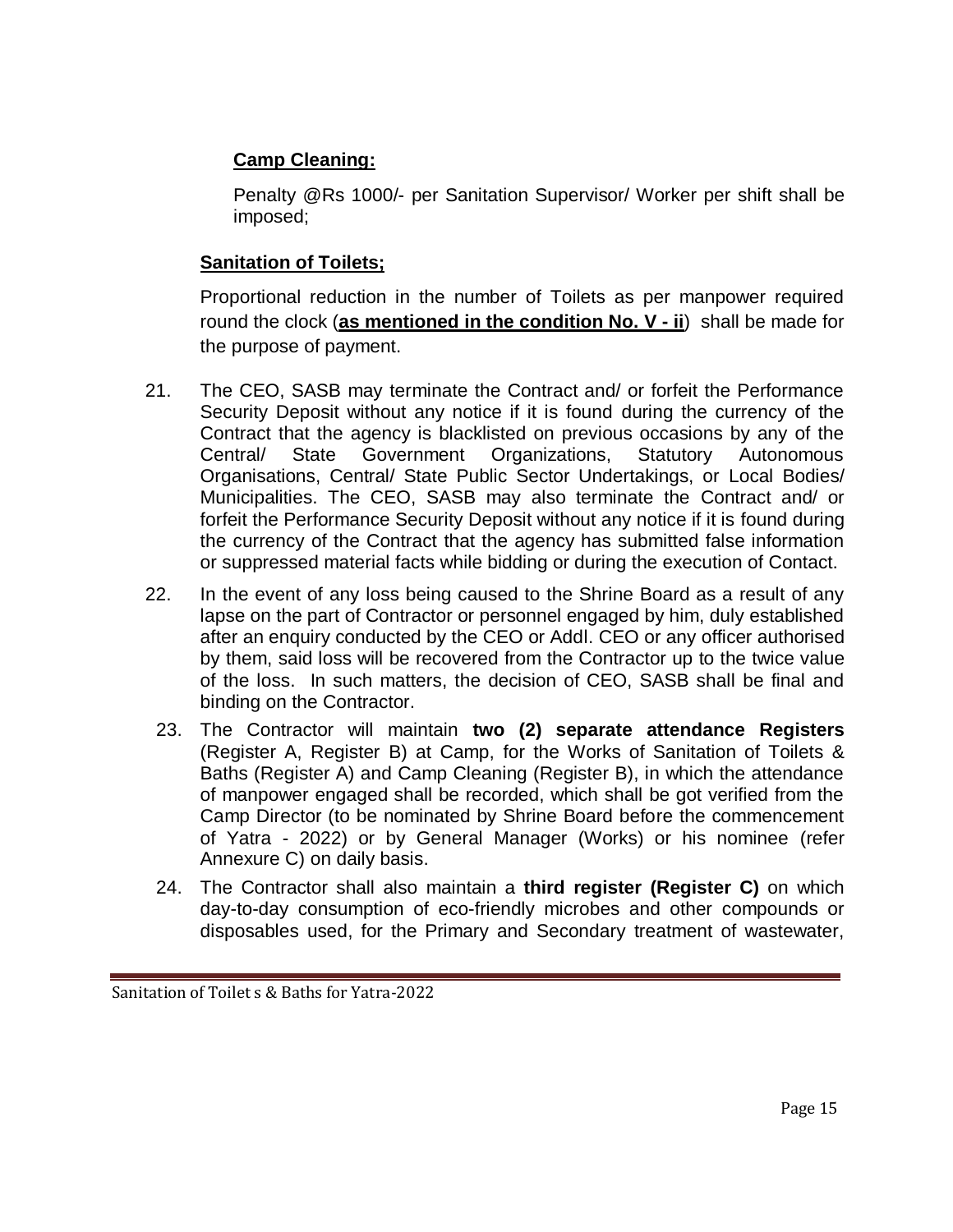which shall be duly got verified from the Camp Director or General Manager (Works) or his nominee.

- 25. After the conclusion of the Yatra, the aforesaid Registers (Register A, **Register B and Register C) duly verified/ certified by the Camp Director and General Manager (Works) or his nominee, shall be submitted to FA/ CAO, SASB.**
- 26. The final bills, along with original Registers referred to at Clause **23,24 and 25** above, duly verified by the Camp Director or General Manager (Works) or his nominee, shall be submitted to the FA/ CAO, SASB, for verification of the bills for payment. The payment shall be made on the basis of actual work executed by the Contractor proportionate to the number of workers provided for the specified Works whichever works out to be lower.
- 27. Deduction on account of Income Tax including GST shall be made as applicable.
- 28. The Contractor shall produce the relevant records as mandated by the Shrine Board, for inspection whenever asked by the CEO/ Addl. CEO/ Camp Director/ GM (Works), SASB or any other person duly authorized by Shrine Board.
- 29. If, as a result of post payment audit or otherwise, any over-payment is detected in respect of any work done by the Contractor or alleged to have been done by the Contractor under the terms of the Contract, it shall be refunded to the Shrine Board by the Contractor. Similarly, if any underpayment is discovered, the under-paid amount shall be paid to the Contractor by the Shrine Board.
- 30. In the event of default being made in the payment of any money in respect of wages of any person deployed by the Contractor for carrying out the Contract and if the claim in this regard is filed in the office of the Labour Authorities and proof thereof is furnished to the satisfaction of the Labour Authorities, the Shrine Board may, failing payment of said money by the Contractor, make payment of such claim on behalf of the Contractor to such Labour Authorities, only in case the Contractor has some outstanding claims or Performance Security Deposit (PSD) with the Shrine Board.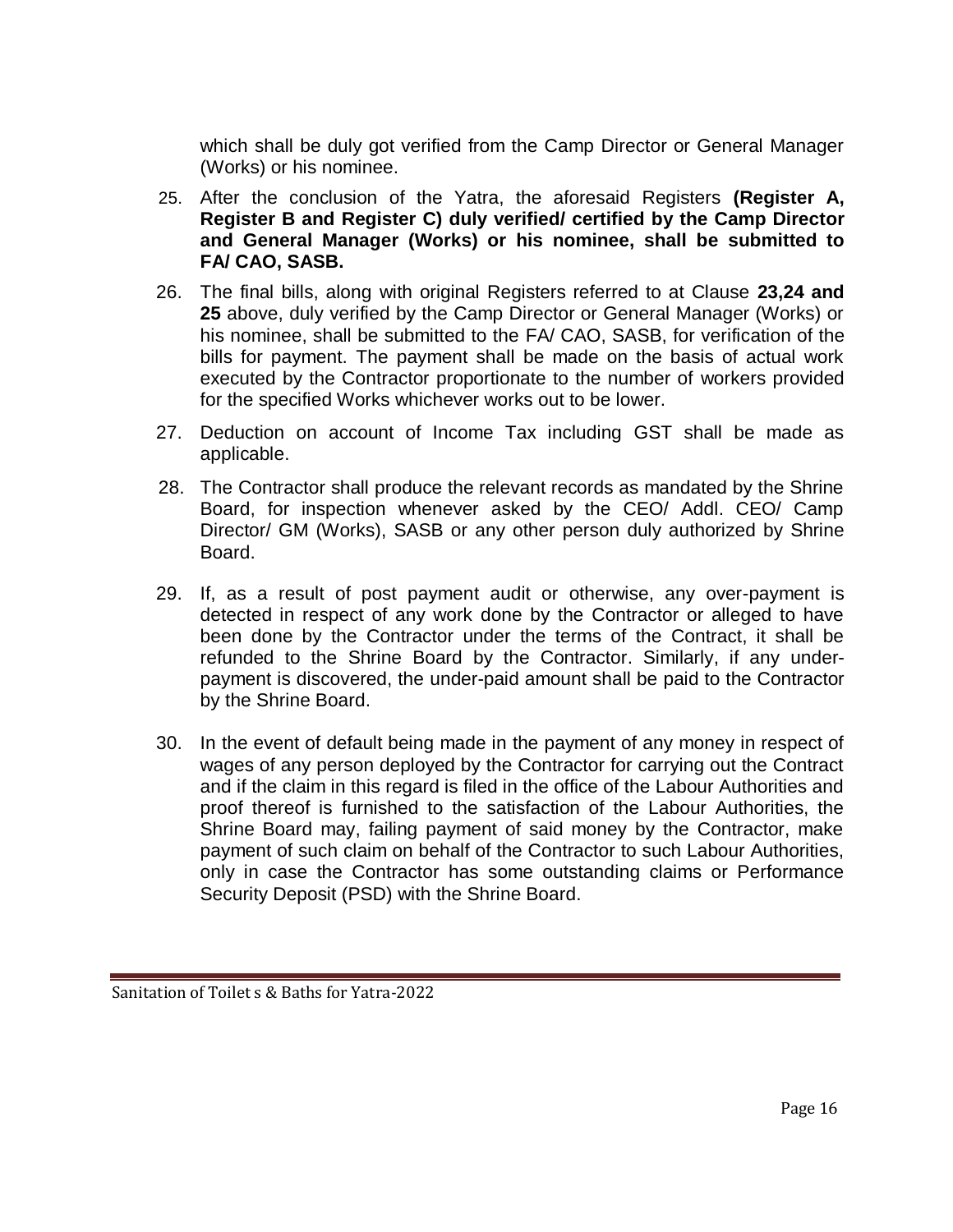- 31. In case of occurrence of Force Majeure conditions, the agency shall promptly inform CEO, SASB about occurrence of such conditions. On receipt of the agency's Report and after ascertaining as to whether Force Majeure conditions exists (such as aGovernment Order/ Regulation, war, an accident creating a disturbed condition, terrorist activity, court order, strikes/ riots, civil commotion, pandemic like COVID-19 etc.) CEO, SASB shall suspend the agency's license. SASB shall not be liable for any damage or liability of any kind arising out of Force Majeure conditions and/ or any other cause beyond the reasonable control of SASB
- 32 In the event of any doubt, dispute or difference of opinion in regard to terms & conditions of the agreement, the concerned parties shall endeavour to settle the same amicably with the SASB through any officer nominated in this behalf. In case, any such doubt, dispute or difference of opinion remains unresolved, the matter shall be referred to the Hon'ble Lieutenant Governor, J&K (Chairman of SASB), who shall be competent to refer the same to any retired Hon'ble Judge of the High Court of Jammu Kashmir & Ladakh for its resolution. The decision so rendered or award, if any, passed shall govern the rights, duties & obligations of the concerned parties and shall be final. No such disputes shall be referred during the currency of the Yatra.
- 33. All questions relating to the arbitration shall be determined in accordance with provisions of the Arbitration and Conciliation Act, 1996 and the amendments thereto and any re-enactment or modification thereof and the rules framed there under.

 $\mathbb{Z}^2$ 

 $S$ d/- $S$ d/- $S$ **General Manager (Works)** Shri Amarnathji Shrine Board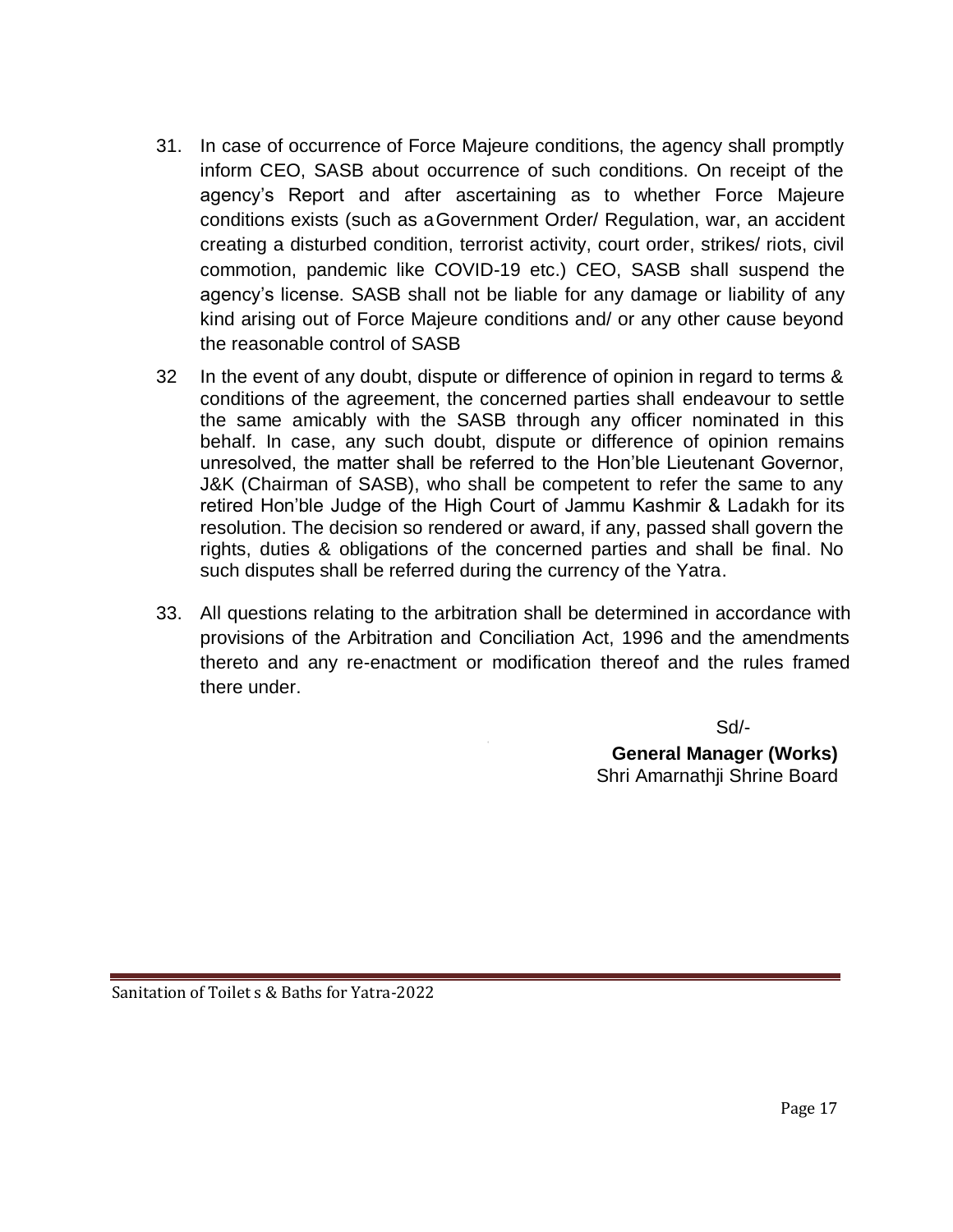# **SCHEDULE A (TECHNICAL BID)**

### **PART** *A:* **DETAILS OF COST OF DNIT AND EARNEST MONEY**

| #              | <b>Item</b>                               | <b>Details</b>            |
|----------------|-------------------------------------------|---------------------------|
| 1              | Amount and details of payment towards the | Rs. (in words):           |
|                | cost of DNIT                              | Demand Draft No:          |
|                |                                           | Date:                     |
| $\overline{2}$ | Amount and details of Earnest Money       | Rs. (in words):           |
|                | Deposit submitted (EMD must be attached   |                           |
|                | with schedule A, without which tender is  | CDR/FDR No.               |
|                | liable for rejection).                    | Dated:                    |
|                |                                           | In favour of              |
|                |                                           | Date of issue:            |
|                |                                           | <b>Issuing Authority:</b> |

# **PART – B: BASIC DETAILS ABOUT THE AGENCY.**

| i)            | Name and address of :<br>the Agency.                                                      |      |
|---------------|-------------------------------------------------------------------------------------------|------|
|               |                                                                                           |      |
|               |                                                                                           | PAN. |
|               |                                                                                           |      |
| $\mathsf{ii}$ | Nature of Agency<br>(i.e. whether a Company/<br>Society / Firm)                           |      |
| iii)          | Name and Address of<br>۰.<br>the authorized person of<br>the Agency with whom<br>to deal. |      |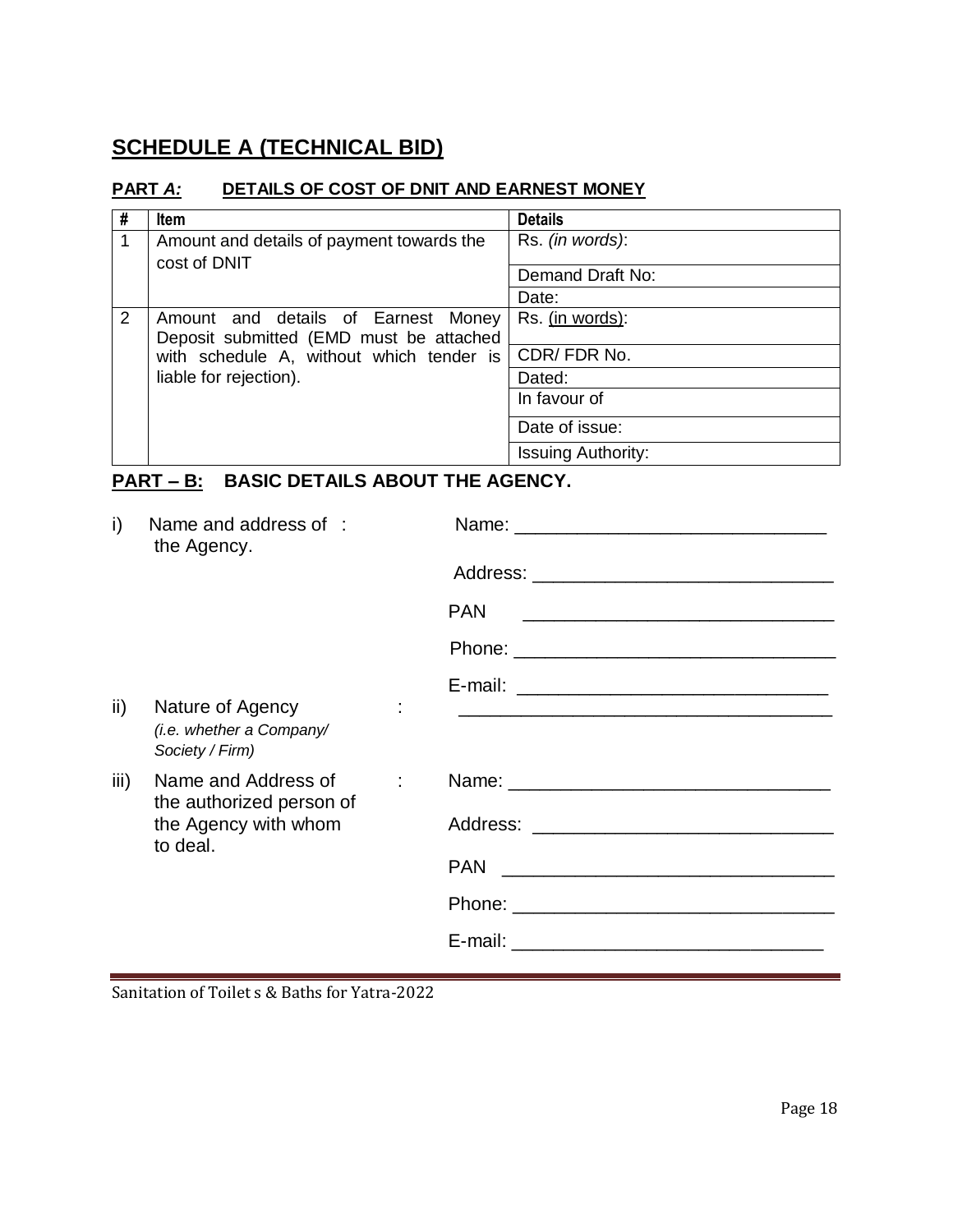# **PART- C: DOCUMENTS ESTABLISHING BIDDERS ELIGIBILITY.**

The Bidder is required to furnish the following information/ documents: *(please attach separate sheets where necessary):*

- 1. Registration No./ Other documents of the Agency (attach a certified copy of Registration Certificate/ other documents; *please see DNIT – Para 3.1 of 'Documents Establishing Bidder's Eligibility'.*
- 2. Name and address, E-mail of Directors/ Owners/ Executive Counsel/ Members / Board Members, as applicable; *please see DNIT – Para 3.2 of 'Documents Establishing Bidder's Eligibility'*

| S.<br>No. | <b>Name of Directors/</b><br><b>Owners/ Executive</b><br><b>Counsel/ Members /</b><br><b>Board Members</b> | <b>Complete</b><br>address | <b>Phone/ Mobile</b><br>number | <b>Email</b> |
|-----------|------------------------------------------------------------------------------------------------------------|----------------------------|--------------------------------|--------------|
| 1         |                                                                                                            |                            |                                |              |
| 2         |                                                                                                            |                            |                                |              |
| 3         |                                                                                                            |                            |                                |              |
| 4         |                                                                                                            |                            |                                |              |
| 5         |                                                                                                            |                            |                                |              |
| 6         |                                                                                                            |                            |                                |              |

3. The Bidder must furnish certified copies of (a) Audited Balance Sheet of last three years, (b) Audited Income and Expenditure Statement of last three years and (c) Audited Profit and Loss Account of last three years and furnish the information in following format (please add rows as necessary) - *please see DNIT – Para 3.3 of 'Documents Establishing Bidder's Eligibility'*

| #        | <b>Financial Year</b> | Turnover (Rs.) |
|----------|-----------------------|----------------|
|          |                       |                |
| <u>.</u> |                       |                |
| . ખ      |                       |                |
|          |                       |                |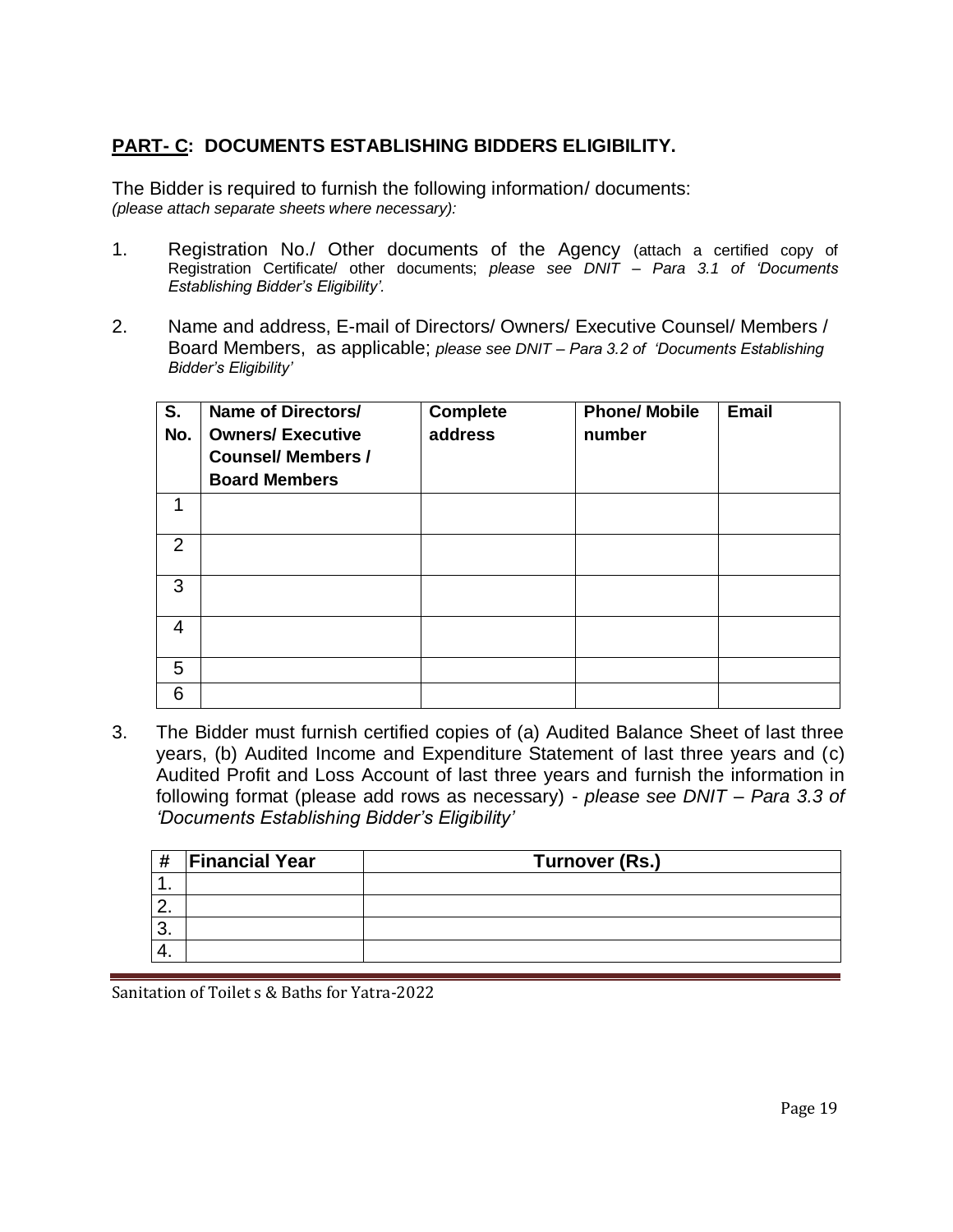4. Documents to show that the firm posses relevant experience in past seven years. The Bidder must furnish certified documents like Letter of Award/ Offer, Work Order, Contract Agreement, Certificate of Completion etc. indicating experience and execution of similar works for fulfilling the eligibility criteria and also furnish information in following format (please add rows as necessary for other sectors, if applicable) - *Para 3.4 of Documents Establishing Bidder's Eligibility*

| #. | Name of Project | <b>Name</b><br><b>Client</b> | of Value of<br><b>Completed</b><br>work<br>(Rs.) | Date of<br><b>start</b> | Date of<br>completion | <b>Whether</b><br>supporting<br>documents<br>(attested)<br>enclosed (Yes/No) |
|----|-----------------|------------------------------|--------------------------------------------------|-------------------------|-----------------------|------------------------------------------------------------------------------|
|    |                 |                              |                                                  |                         |                       |                                                                              |
|    |                 |                              |                                                  |                         |                       |                                                                              |
|    |                 |                              |                                                  |                         |                       |                                                                              |

- 5. Certified copies of GSTIN (*Para 3.5 of 'Documents Establishing Bidder's Eligibility')*
- 6. General Power of Attorney/ Board of Directors Resolution/ Deed of Authority executed in favour of person(s) authorized to sign the Tender document, and the Contract, and all correspondence/ Documents thereof attached (Please attach a certified copy of the relevant document) - *Para 3.6 of Documents Establishing Bidder's Eligibility*
- 7. General profile of the Agency. Please furnish the following details *Para 3.7 of Documents Establishing Bidder's Eligibility* 
	- a. Organizational Structure.
	- b. Organizational Objective.
	- c. Range of services provided with specific details.
	- d. Details of key professionals/ senior officials

| S.<br>No. | Name of the key<br><b>Professionals/</b><br>senior officials | <b>Educational</b><br>Qualification | package<br>(in Rs.) | Yearly salary   Date from which  <br>employed with the Experience<br>Agency | <b>Brief</b> |
|-----------|--------------------------------------------------------------|-------------------------------------|---------------------|-----------------------------------------------------------------------------|--------------|
|           |                                                              |                                     |                     |                                                                             |              |
|           |                                                              |                                     |                     |                                                                             |              |

Note: (\*) CV may also be enclosed; Please add rows as necessary.

8. Affidavit on Rs. 100/- Stamp paper stating that every information furnished in the Bid is correct and to the best of his knowledge and that no criminal/ income tax/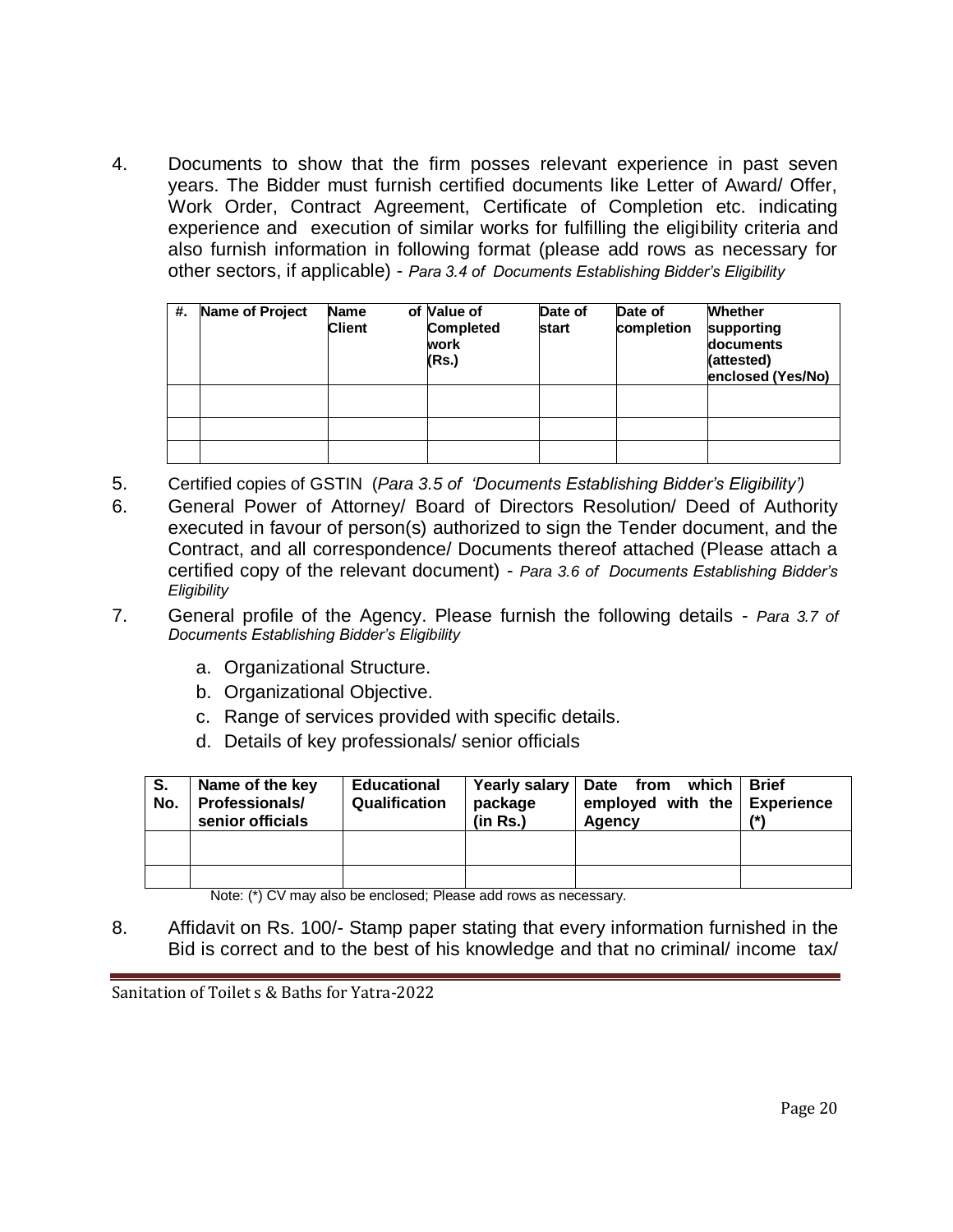blacklisting case is pending against the bidder/ agency. Please attach the affidavit - *Para 3.8 of Documents Establishing Bidder's Eligibility* 

# **DECLARATION CERTIFICATE**

I, \_\_\_\_\_\_\_\_\_\_\_\_\_\_\_\_\_\_\_\_\_\_\_\_\_\_, working as\_\_\_\_\_\_\_\_\_\_\_\_\_\_\_\_\_\_

\_\_\_\_\_\_\_\_\_\_\_\_\_\_ in this organization and authorized to issue this certificate, certify that:

- (a) We have gone through the contents of the DNIT dated\_\_\_\_\_\_\_\_\_ and the related Tender Documents and fulfil the prescribed eligibility criteria as per the Tender Document.
- (b) All relevant documents are enclosed with our Technical Bid.
- (c) The contents of our Technical Bid have been duly authenticated and are based on actual work carried out by our Agency, as per record.

(d) We have understood that in case it is found that our agency does not fulfil any of the conditions, or relevant details/ supporting documents are not found to be enclosed, we may not be given any opportunity for any clarifications and our Technical Bid may be evaluated based on available documents in the Technical Bid.

|             | Signature of the Bidder (with seal) |
|-------------|-------------------------------------|
| Date        |                                     |
| Name        |                                     |
| Address     |                                     |
| Designation |                                     |

\_\_\_\_\_\_\_\_\_\_\_\_\_\_\_\_\_\_\_\_\_\_\_\_\_\_\_\_\_\_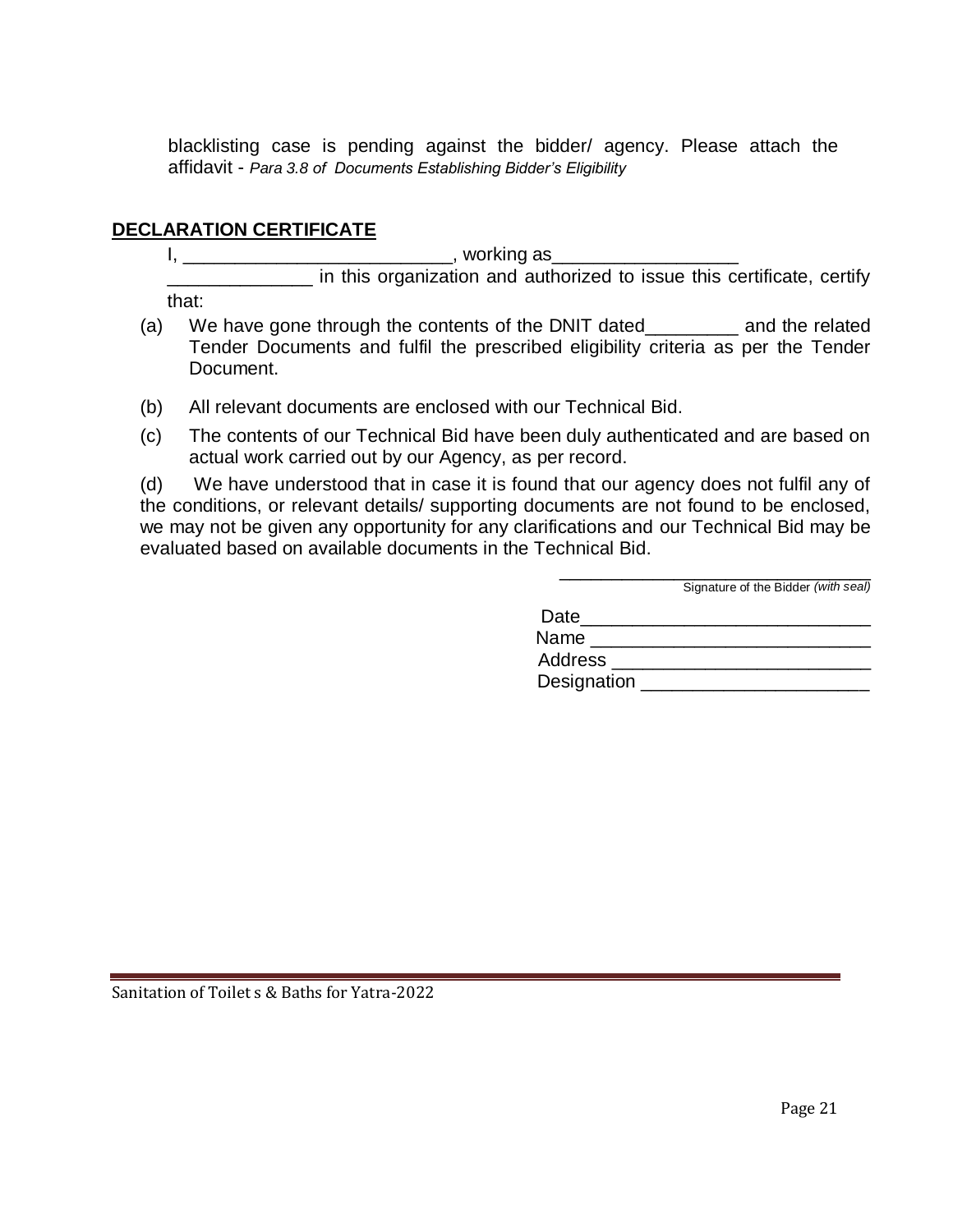# **SCHEDULE – B (Format for Financial Bid)**

# **Shri Amarnathji Yatra- 2022**

#### **Tender Document. Sr. No. ……………………………**

(Note: The Bidders are required to invariably quote rates (inclusive of all taxes and statutory levies) in both figures and words failing which their bid is liable to be rejected).

# **PART – A (Sanitation of Toilets and Baths)**

The following rates (in Rs) per day per Toilet and Bath separately are offered for the work. The rates shall include;

- Engagement of skilled and unskilled labours such as Sanitation supervisors and sanitation workers.
- Hire charges of machinery and equipments like Bins, Garbage Disposal, Trucks, Agro-net, Carts, Uniform and other Cleaning Devices/items.
- Tank, Pipes, Pumps and any other equipment or machinery.
- Cost and Carriage of effective Basic Microbes Culture with activator Organic Substances.
- All other items/ works mentioned in the DNIT

| # | <b>Particulars</b> | Rate / day/Toilet/ Bath<br>(Rupees in words/ day) | (Rupees in figures) |
|---|--------------------|---------------------------------------------------|---------------------|
|   | Toilet             |                                                   |                     |